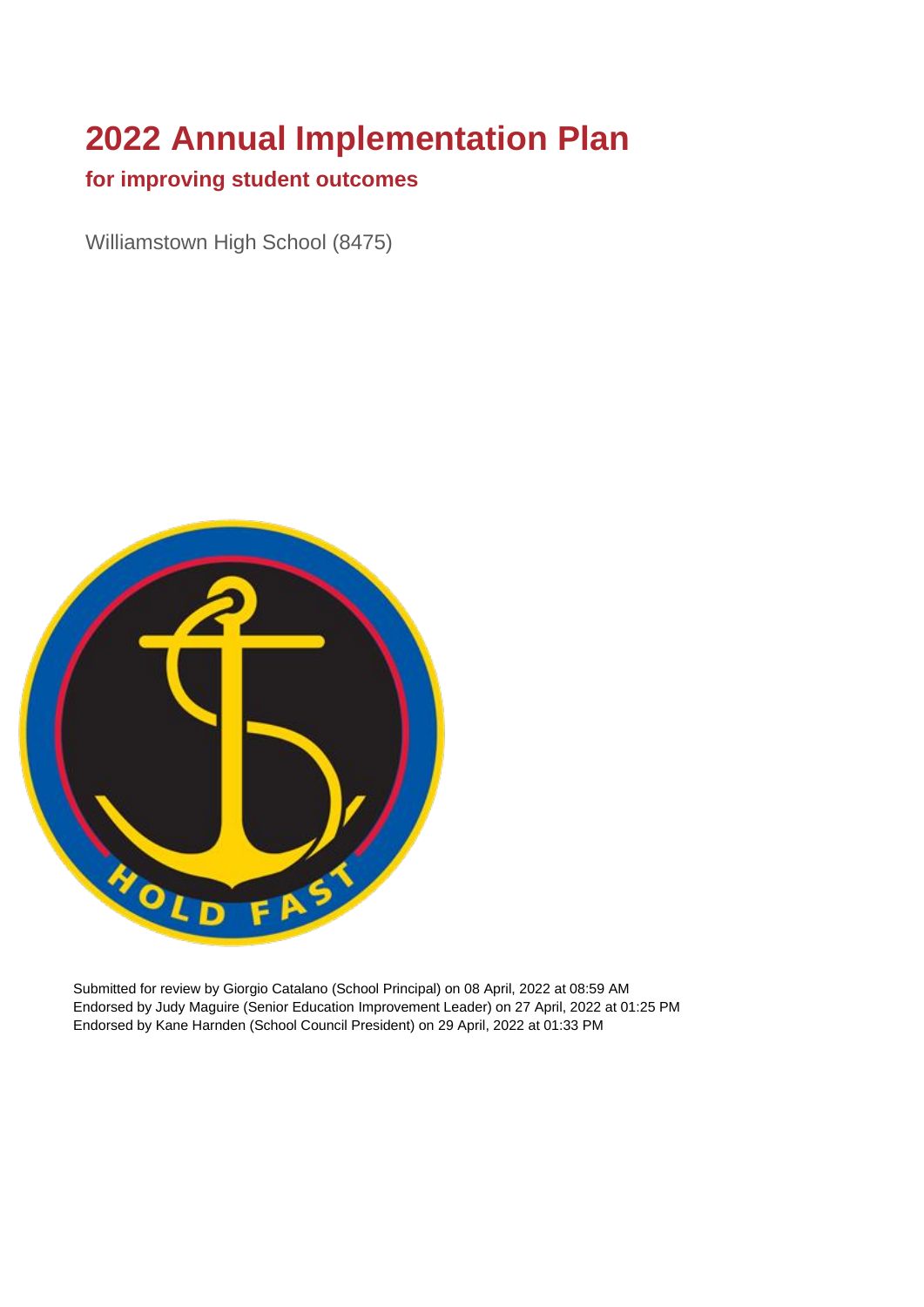## **Self-evaluation Summary - 2022**

|                                    | <b>FISO 2.0 Dimensions</b>                                                                                                                                                                                                       | <b>Self-evaluation Level</b> |
|------------------------------------|----------------------------------------------------------------------------------------------------------------------------------------------------------------------------------------------------------------------------------|------------------------------|
| <b>Teaching</b><br>and<br>Learning | Documented teaching and learning program based on the Victorian<br>Curriculum and senior secondary pathways, incorporating extra-<br>curricular programs                                                                         |                              |
|                                    | Use of common and subject-specific high impact teaching and<br>learning strategies as part of a shared and responsive teaching and<br>learning model implemented through positive and supportive student-<br>staff relationships | Embedding                    |

| <b>Assessment</b> | Systematic use of assessment strategies and measurement practices<br>to obtain and provide feedback on student learning growth, attainment<br>and wellbeing capabilities | Embedding |
|-------------------|--------------------------------------------------------------------------------------------------------------------------------------------------------------------------|-----------|
|                   | Systematic use of data and evidence to drive the prioritisation,<br>development, and implementation of actions in schools and<br>classrooms.                             |           |

| Leadership | The strategic direction and deployment of resources to create and<br>reflect shared goals and values; high expectations; and a positive,<br>safe and orderly learning environment | Embedding |
|------------|-----------------------------------------------------------------------------------------------------------------------------------------------------------------------------------|-----------|
|            | Shared development of a culture of respect and collaboration with<br>positive and supportive relationships between students and staff at the<br>core                              |           |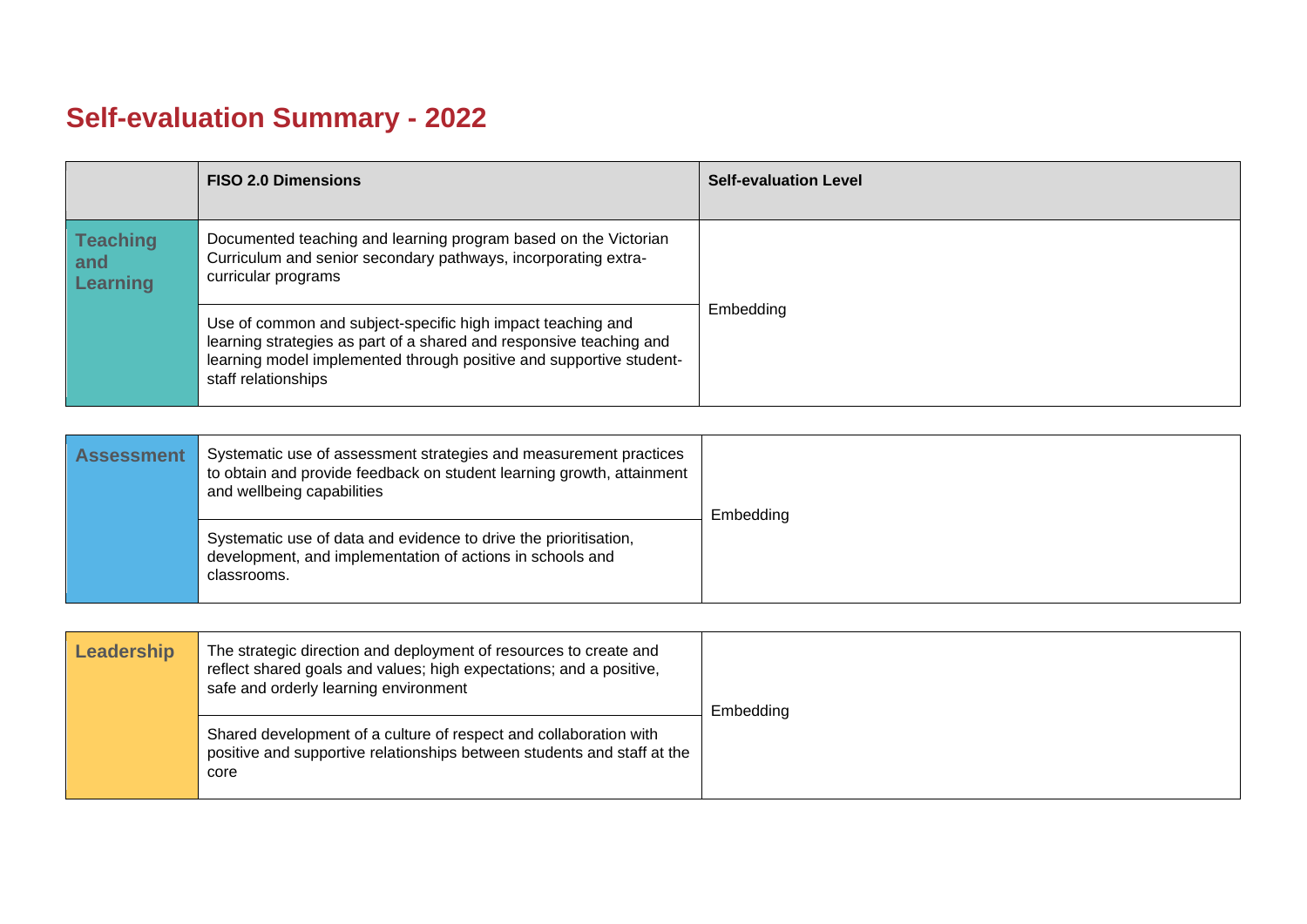| <b>Engagement</b> | Activation of student voice and agency, including in leadership and<br>learning, to strengthen students' participation and engagement in<br>school                                    | Embedding |
|-------------------|---------------------------------------------------------------------------------------------------------------------------------------------------------------------------------------|-----------|
|                   | Strong relationships and active partnerships between schools and<br>families/carers, communities, and organisations to strengthen<br>students' participation and engagement in school |           |

| <b>Support</b> | Responsive, tiered and contextualised approaches and strong<br>relationships to support student learning, wellbeing and inclusion                                         |           |
|----------------|---------------------------------------------------------------------------------------------------------------------------------------------------------------------------|-----------|
|                | Effective use of resources and active partnerships with families/carers,<br>specialist providers and community organisations to provide<br>responsive support to students | Embedding |

| Enter your reflective comments   | During the Self Evaluation it was clear that evidence of key work is in place and we are on a journey to move from<br>embedding to excelling. |  |
|----------------------------------|-----------------------------------------------------------------------------------------------------------------------------------------------|--|
| <b>Considerations for 2022</b>   | Students returning to face to face learning and reconnecting, re-engaging and having a wellbeing focus.                                       |  |
| Documents that support this plan |                                                                                                                                               |  |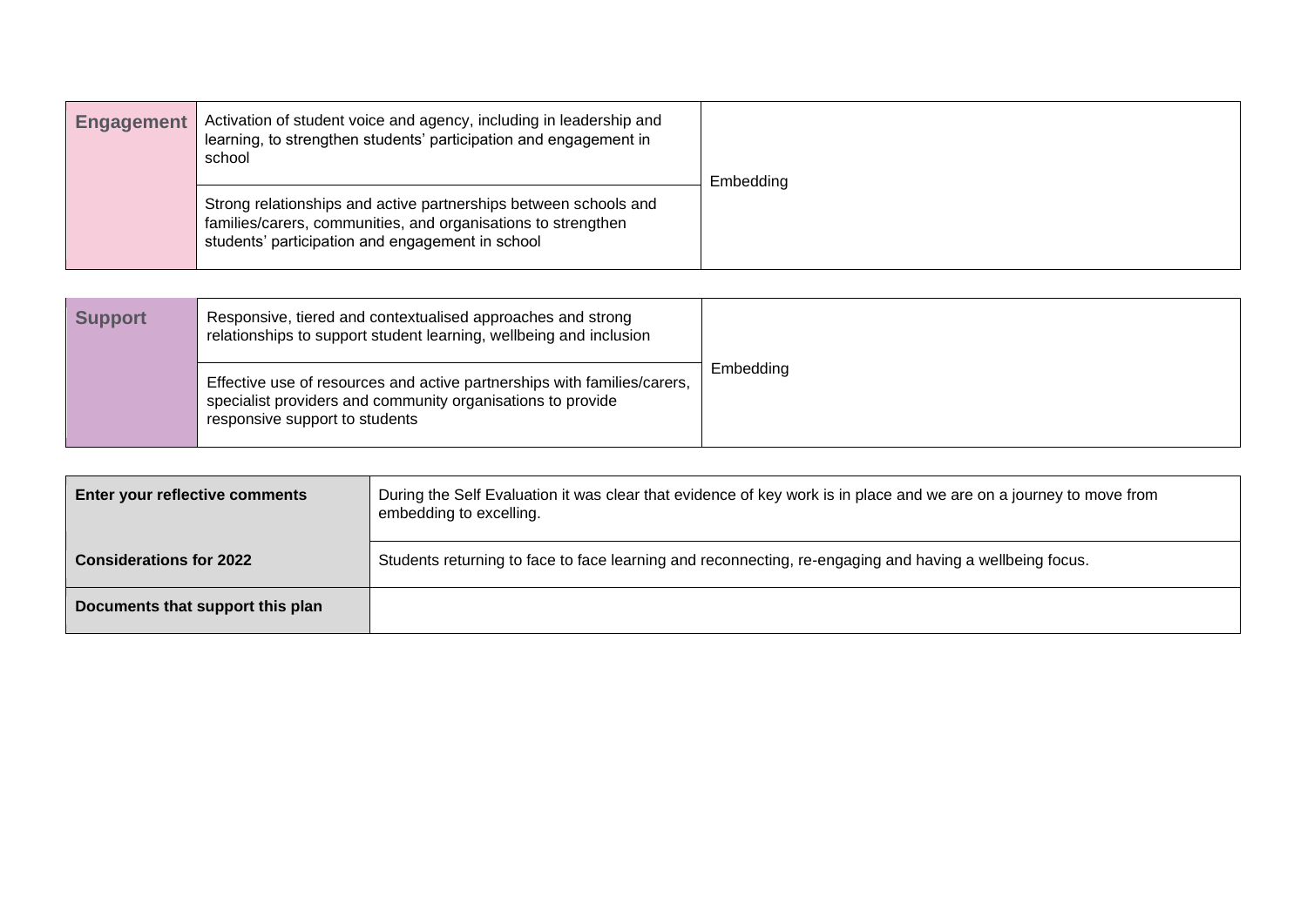### **SSP Goals Targets and KIS**

| Goal 1                                                         | Some of our students have thrived in the remote learning environment, others have maintained their learning progress,<br>and some need extra learning and wellbeing support despite the best efforts of their teachers and families. In 2022 we will<br>continue to focus on student learning - with an increased focus on numeracy - and student wellbeing through the 2022<br>Priorities Goal, a learning Key Improvement Strategy and a wellbeing Key Improvement Strategy. We will teach and<br>support each student at their point of need and in line with FISO. |  |  |
|----------------------------------------------------------------|------------------------------------------------------------------------------------------------------------------------------------------------------------------------------------------------------------------------------------------------------------------------------------------------------------------------------------------------------------------------------------------------------------------------------------------------------------------------------------------------------------------------------------------------------------------------|--|--|
| Target 1.1                                                     | Support for the 2022 Priorities                                                                                                                                                                                                                                                                                                                                                                                                                                                                                                                                        |  |  |
| <b>Key Improvement Strategy 1.a</b><br>Priority 2022 Dimension | Learning - Support both those who need extra support and those who have thrived to continue to extend their learning,<br>especially in numeracy                                                                                                                                                                                                                                                                                                                                                                                                                        |  |  |
| Key Improvement Strategy 1.b<br>Priority 2022 Dimension        | Wellbeing - Effectively mobilise available resources to support students' wellbeing and mental health, especially the most<br>vulnerable                                                                                                                                                                                                                                                                                                                                                                                                                               |  |  |
| Goal 2                                                         | Extend the achievement and learning growth of every student across the school.                                                                                                                                                                                                                                                                                                                                                                                                                                                                                         |  |  |
| Target 2.1                                                     | By 2025, improve the NAPLAN high relative growth percentages for Year 9 in numeracy from a four-year average of<br>22.5% to 28%, in writing from a four-year average of 25% to 27%, and in reading from a four-year average of 28% to<br>32%.                                                                                                                                                                                                                                                                                                                          |  |  |
| <b>Target 2.2</b>                                              | By 2025, more than 40% of Year 9 students will be in the top two bands in reading and numeracy (from a four-year<br>average of 36%), and more than 20% of Year 9 students will be in the top two bands in writing (from 12% in 2021).                                                                                                                                                                                                                                                                                                                                  |  |  |
| Target 2.3                                                     | By 2025, improve the NAPLAN above benchmark growth for Year 9 students in writing from 19% in 2021 to 26%, and in<br>reading from a three-year average (2018-19, 2021) of 28.6% to above 30%.                                                                                                                                                                                                                                                                                                                                                                          |  |  |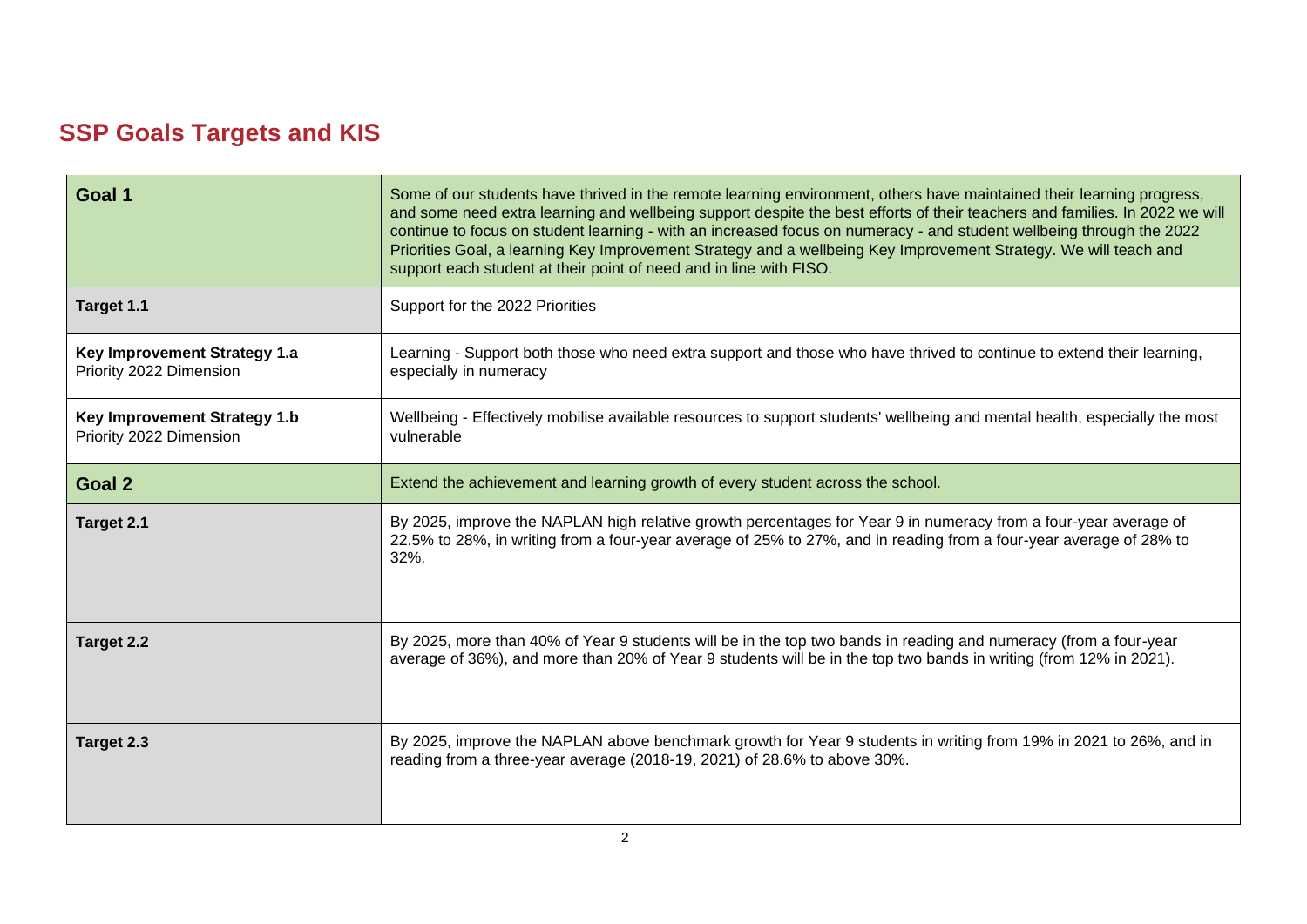| Target 2.4 | By 2025, improve the percentages of students at Years 7-10 deemed above level by teacher judgements (semester 1) in<br>writing from 14% in 2021 to 20%, and in number and algebra from 22% in 2021 to 25%                                                                                                                                                                                                                                                                                                                                                                                                                                                                                                                                                                                                                       |  |  |
|------------|---------------------------------------------------------------------------------------------------------------------------------------------------------------------------------------------------------------------------------------------------------------------------------------------------------------------------------------------------------------------------------------------------------------------------------------------------------------------------------------------------------------------------------------------------------------------------------------------------------------------------------------------------------------------------------------------------------------------------------------------------------------------------------------------------------------------------------|--|--|
| Target 2.5 | By 2025 improve the percentage of 37+ scores in VCE (based on 2021 figures) for:<br>English from the three-year average of 21% (2019-2021) to 22% in 2024<br>$\bullet$<br>Business Management from the three-year average of 11% (2019-2021) to 14% in 2024<br>$\bullet$<br>Further Mathematics from the three-year average of 28% (2019-2021) to 29% in 2024<br>$\bullet$<br>Mathematical Methods from the three-year average of 12% (2019-2021) to 14% in 2024<br>$\bullet$<br>Biology from the three-year average of 29% (2019-2021) to 31% in 2024<br>Psychology from the three-year average of 19% (2019-2021) to 21% in 2024<br>$\bullet$<br>Health & Human Development from the three-year average of 17% (2019-2021) to 20% in 2024<br>$\bullet$<br>Media from the three-year average of 26% (2019-2021) to 28% in 2024 |  |  |
| Target 2.6 | By 2025 100% of VCAL students to either complete Year 12 certificate or move to employment or external studies.                                                                                                                                                                                                                                                                                                                                                                                                                                                                                                                                                                                                                                                                                                                 |  |  |
| Target 2.7 | By 2025, increase the positive response percentages on the School Staff Survey for:<br>• Guaranteed and viable curriculum from 61% in 2021 to 65%<br>• Academic emphasis from 53% in 2021 to 57%<br>• Teacher collaboration from 66% in 2021 to 68%<br>• Understand how to analyse data from 44% in 2021 to 50%                                                                                                                                                                                                                                                                                                                                                                                                                                                                                                                 |  |  |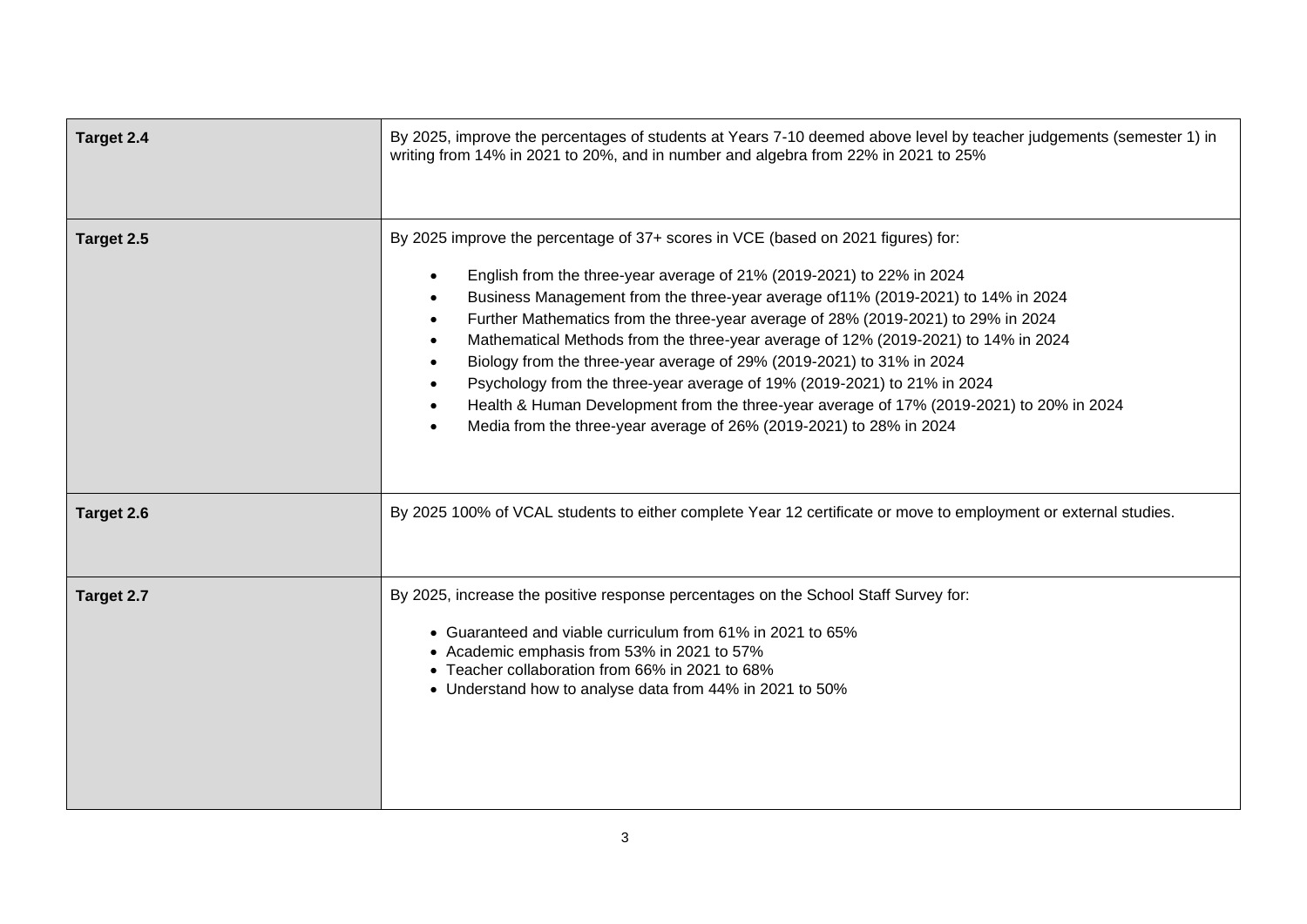| <b>Key Improvement Strategy 2.a</b><br>Instructional and shared leadership               | Strengthen a whole school approach to the improvement of teaching and learning.                                                                                                                                                                                                                                                                                                    |  |  |
|------------------------------------------------------------------------------------------|------------------------------------------------------------------------------------------------------------------------------------------------------------------------------------------------------------------------------------------------------------------------------------------------------------------------------------------------------------------------------------|--|--|
| <b>Key Improvement Strategy 2.b</b><br>Evidence-based high-impact teaching<br>strategies | Enhance the whole school approach to the effective teaching of literacy.                                                                                                                                                                                                                                                                                                           |  |  |
| <b>Key Improvement Strategy 2.c</b><br>Evidence-based high-impact teaching<br>strategies | Enhance the whole school approach to the effective teaching of mathematics                                                                                                                                                                                                                                                                                                         |  |  |
| Goal 3                                                                                   | Enhance student engagement in their learning.                                                                                                                                                                                                                                                                                                                                      |  |  |
| Target 3.1                                                                               | By 2025, the percentage of positive responses in the Attitudes to School Survey, to increase for:<br>• Student voice and agency from 39% in 2021 to 45%<br>• Stimulated learning from 51% in 2021 to 56%<br>• Self-regulation and goal setting from 57% in 2021 to 63%<br>• Differentiated learning challenge from 54% to 58%<br>• Motivation and interest from 54% in 2021 to 60% |  |  |
| Target 3.2                                                                               | By 2025, decrease the percentage of students with 20+ absence days from 26% in 2019 to 17% in 2025.                                                                                                                                                                                                                                                                                |  |  |
| Target 3.3                                                                               | By 2025, the percentage of positive responses in the School Staff Survey, to increase for:<br>• Believe evaluating impact improves practice from 59% in 2021 to 64%<br>• Use student feedback to improve practice from 56% in 2021 to 61%<br>• Promote student ownership of learning goals from 64% in 2021 to 68%.                                                                |  |  |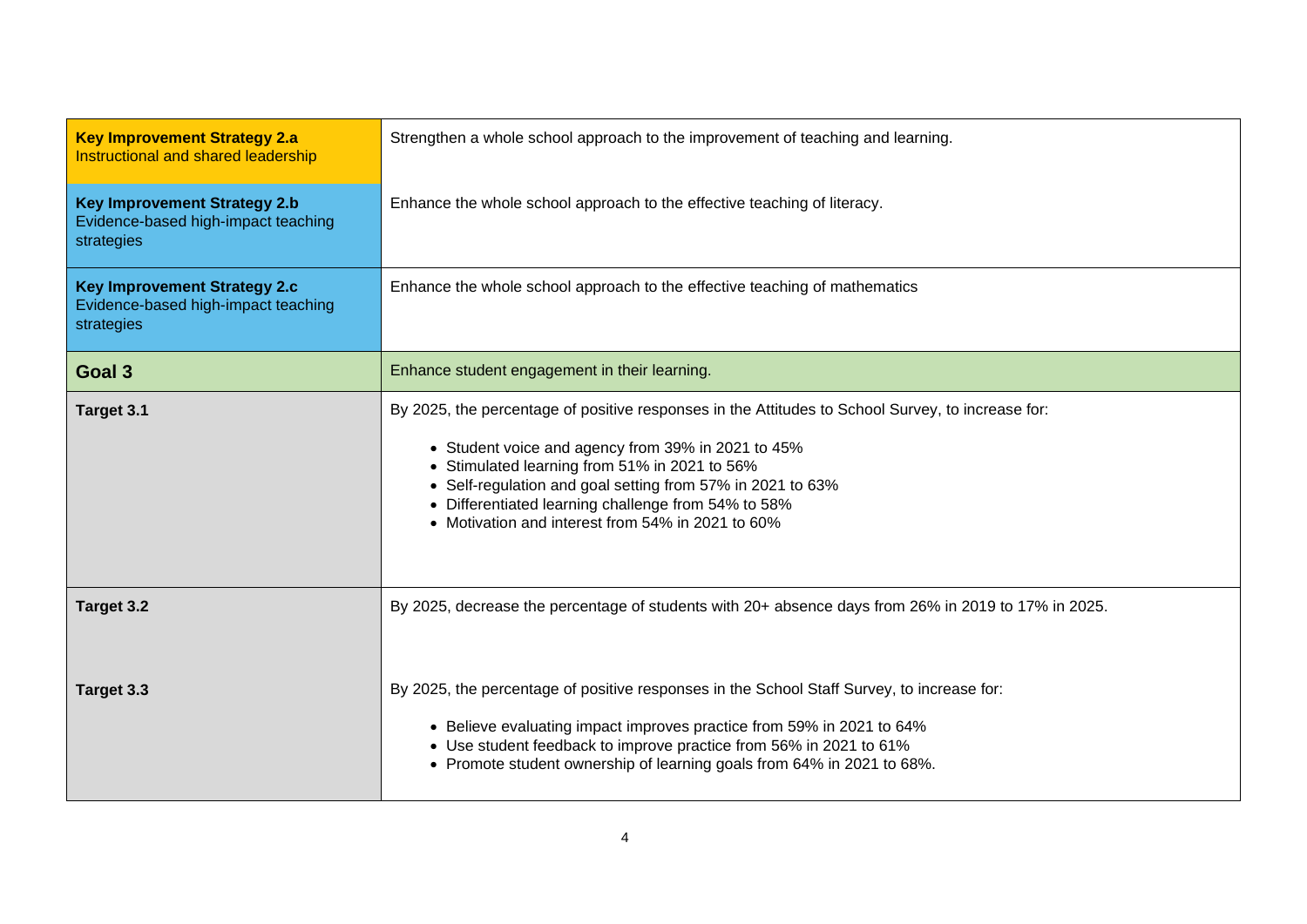| <b>Key Improvement Strategy 3.a</b><br><b>Empowering students and building school</b><br>pride | Strengthen student voice and capabilities to be agents of their own learning.                                                                                                                                                                                                                                                                                                                                                                                                                                                                                                                                                  |  |
|------------------------------------------------------------------------------------------------|--------------------------------------------------------------------------------------------------------------------------------------------------------------------------------------------------------------------------------------------------------------------------------------------------------------------------------------------------------------------------------------------------------------------------------------------------------------------------------------------------------------------------------------------------------------------------------------------------------------------------------|--|
| <b>Key Improvement Strategy 3.b</b><br><b>Empowering students and building school</b><br>pride | Enhance a culture of pride and achievement in learning.                                                                                                                                                                                                                                                                                                                                                                                                                                                                                                                                                                        |  |
| Goal 4                                                                                         | Strengthen the social and emotional wellbeing of all students.                                                                                                                                                                                                                                                                                                                                                                                                                                                                                                                                                                 |  |
| Target 4.1                                                                                     | By 2025, the percentage of positive responses in the Attitudes to School Survey to increase for:<br>• Advocate of school from 65% in 2021 to 68%<br>• Respect for diversity from 43% in 2021 to 50%<br>• Perceptions of LGBTIQ+ from 28% in 2021 to 38%<br>• Managing bullying from 47% in 2021 to 54%<br>• Teacher concern from 35% in 2021 to 40%                                                                                                                                                                                                                                                                            |  |
| Target 4.2                                                                                     | By 2025, the percentage of positive responses in the Parent Opinion Survey to increase for:<br>• Stimulated learning from a three-year average 2018-2020 of 76% to 80%<br>• Student motivation from a three-year average 2018-2020 of 65% to 68%<br>• Parent community engagement - parent participation and involvement from a three-year average 2018-2020 of<br>66% to 70%<br>• Promoting positive behaviour from a three-year average 2018-2020 of 82% to 85%<br>• Student voice and agency from a three-year average 2018-2020 of 75% to 78%<br>• Teacher communication from a three-year average 2018-2020 of 65% to 68% |  |
| Target 4.3                                                                                     | By 2025, increase the positive response percentages on the School Staff Survey for:                                                                                                                                                                                                                                                                                                                                                                                                                                                                                                                                            |  |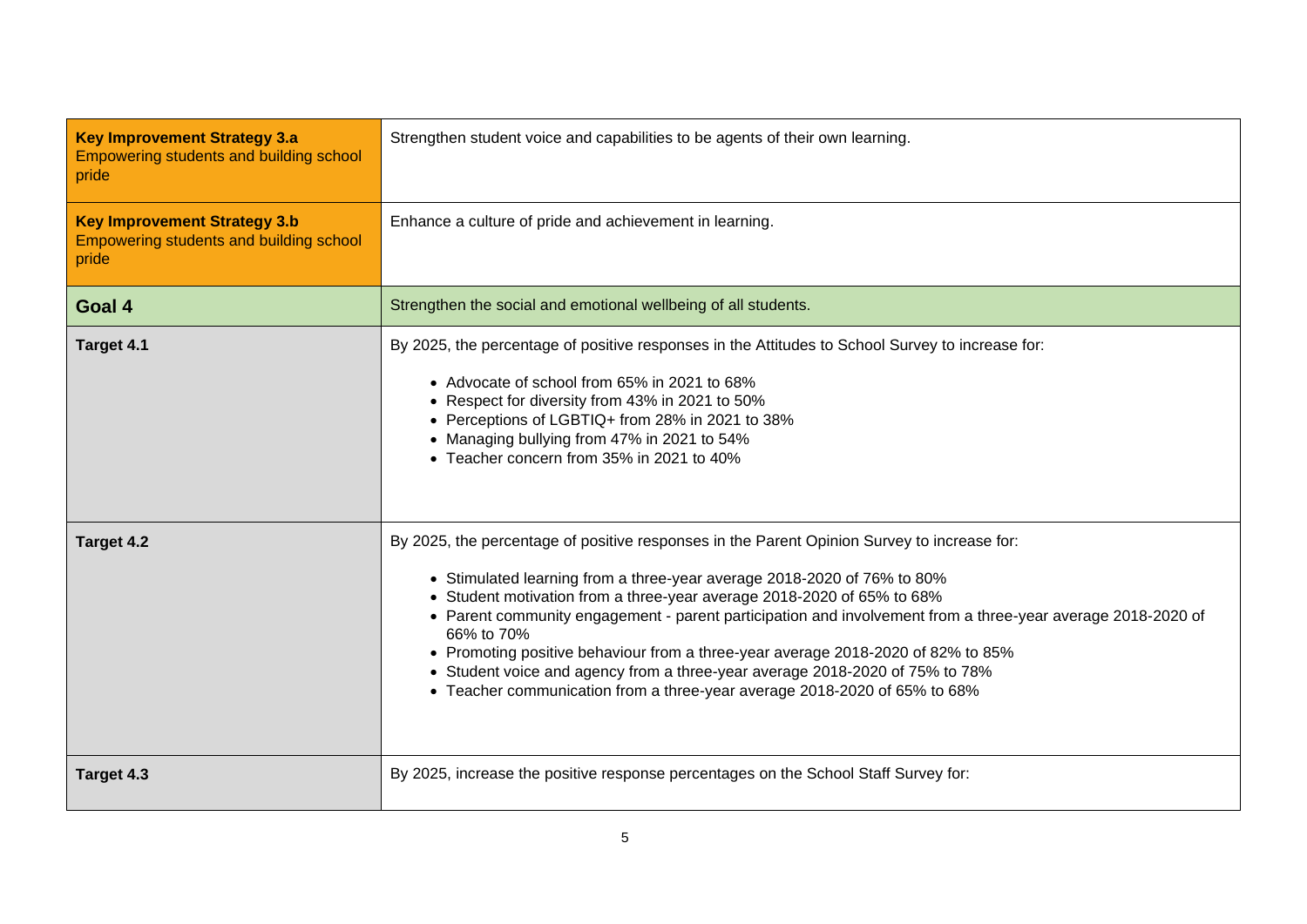|                                                                     | • Support growth and learning of whole students from 51% in 2021 to 60%<br>• Believe student engagement is the key from 82% in 2021 to 85% |
|---------------------------------------------------------------------|--------------------------------------------------------------------------------------------------------------------------------------------|
| <b>Key Improvement Strategy 4.a</b><br><b>Health and wellbeing</b>  | Refine and embed effective structures and processes to support student wellbeing.                                                          |
| <b>Key Improvement Strategy 4.b</b><br>Building practice excellence | Develop and implement a strategy to embed the wellbeing capabilities across the school.                                                    |
| <b>Key Improvement Strategy 4.c</b><br><b>Health and wellbeing</b>  | Strengthen and embed the Respectful Relationships initiative.                                                                              |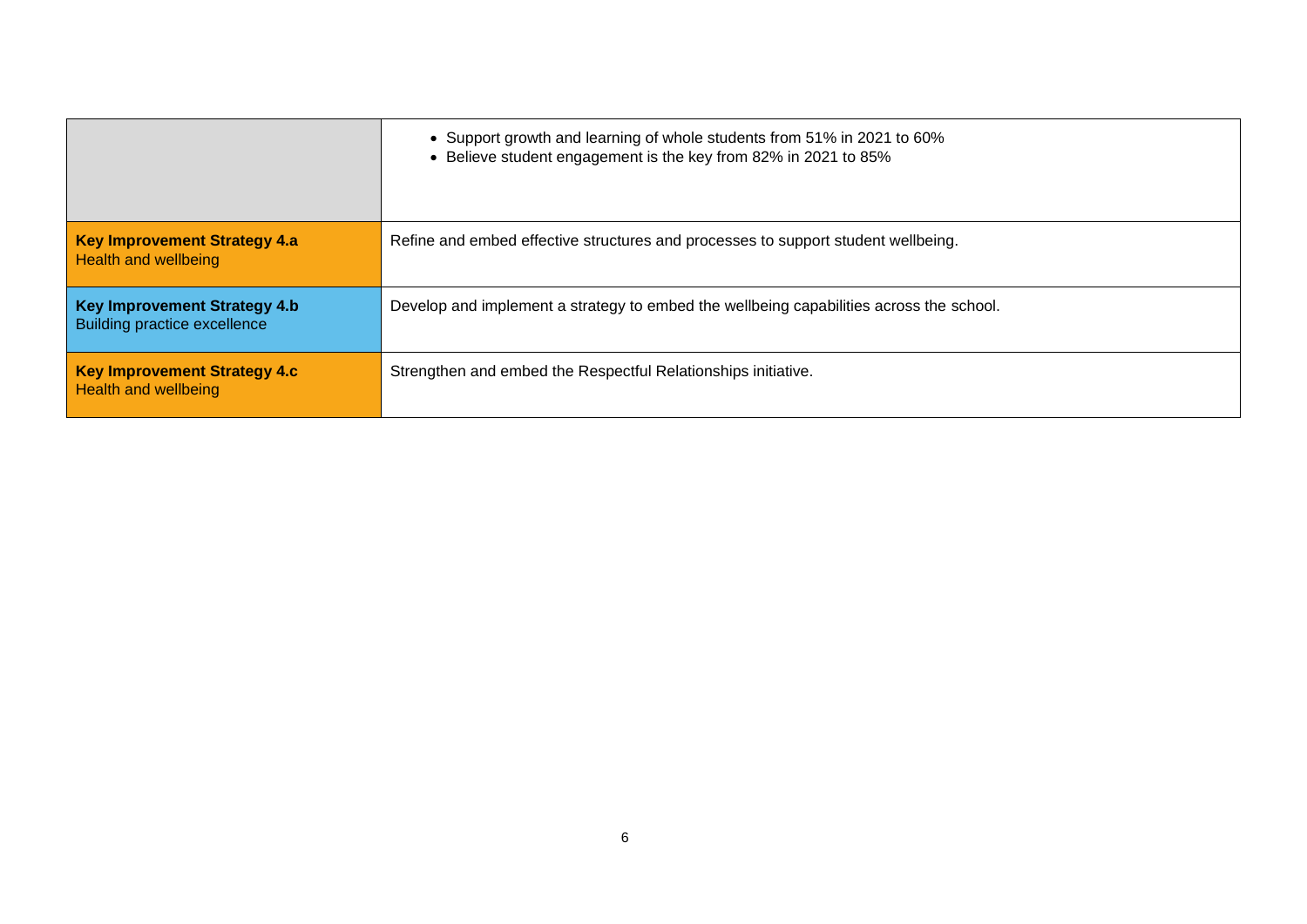#### **Select Annual Goals and KIS**

| <b>Four Year Strategic Goals</b>                                                                                                                                                                                                                                                                                                                                                                                                                                                                                                                                                                        | Is this<br>selected for<br>focus this<br>year? | <b>Four Year Strategic Targets</b>                                                                                                                                                                                                               | 12-month target<br>The 12-month target is an incremental step<br>towards meeting the 4-year target, using the<br>same data set.                                                                            |
|---------------------------------------------------------------------------------------------------------------------------------------------------------------------------------------------------------------------------------------------------------------------------------------------------------------------------------------------------------------------------------------------------------------------------------------------------------------------------------------------------------------------------------------------------------------------------------------------------------|------------------------------------------------|--------------------------------------------------------------------------------------------------------------------------------------------------------------------------------------------------------------------------------------------------|------------------------------------------------------------------------------------------------------------------------------------------------------------------------------------------------------------|
| Some of our students have thrived in<br>the remote learning environment,<br>others have maintained their learning<br>progress, and some need extra<br>learning and wellbeing support<br>despite the best efforts of their<br>teachers and families. In 2022 we will<br>continue to focus on student learning<br>- with an increased focus on<br>numeracy - and student wellbeing<br>through the 2022 Priorities Goal, a<br>learning Key Improvement Strategy<br>and a wellbeing Key Improvement<br>Strategy. We will teach and support<br>each student at their point of need<br>and in line with FISO. | Yes                                            | Support for the 2022 Priorities                                                                                                                                                                                                                  | The 2022 target is reflected in Goal 2.                                                                                                                                                                    |
| Extend the achievement and learning<br>growth of every student across the<br>school.                                                                                                                                                                                                                                                                                                                                                                                                                                                                                                                    | Yes                                            | By 2025, improve the NAPLAN high relative growth percentages for<br>Year 9 in numeracy from a four-year average of 22.5% to 28%, in<br>writing from a four-year average of 25% to 27%, and in reading<br>from a four-year average of 28% to 32%. | • From a four year average of 22.5% in<br>Year 9 in Numeracy to 24%<br>• From a four year average of 25% in<br>Year 9 in Writing to 25.5%<br>• From a four year average of 28% in<br>Year 9 Reading to 29% |
|                                                                                                                                                                                                                                                                                                                                                                                                                                                                                                                                                                                                         |                                                | By 2025, more than 40% of Year 9 students will be in the top two<br>bands in reading and numeracy (from a four-year average of 36%),                                                                                                             | • From a four year average of 36% in<br>Year 9 Reading and Numeracy to 37%                                                                                                                                 |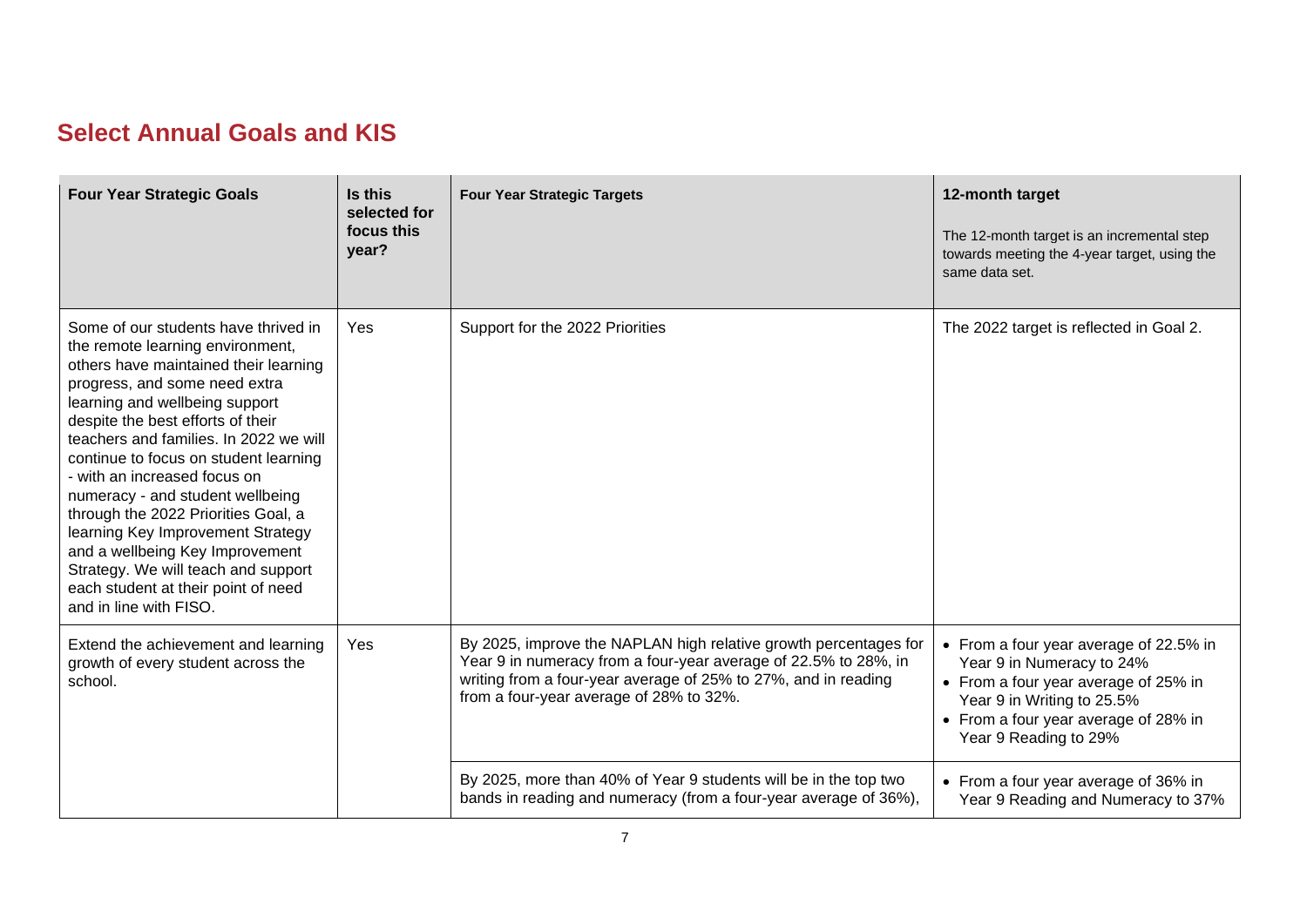| and more than 20% of Year 9 students will be in the top two bands<br>in writing (from 12% in 2021).                                                                                                                                                                                                                                                                                                                                                                                                                                                                                                              | • From a four-year average of 12% in<br>Year 9 Writing to 14%                                                                                                                                                                                                                                                                                                                                                                                                                                                                                  |
|------------------------------------------------------------------------------------------------------------------------------------------------------------------------------------------------------------------------------------------------------------------------------------------------------------------------------------------------------------------------------------------------------------------------------------------------------------------------------------------------------------------------------------------------------------------------------------------------------------------|------------------------------------------------------------------------------------------------------------------------------------------------------------------------------------------------------------------------------------------------------------------------------------------------------------------------------------------------------------------------------------------------------------------------------------------------------------------------------------------------------------------------------------------------|
| By 2025, improve the NAPLAN above benchmark growth for Year 9<br>students in writing from 19% in 2021 to 26%, and in reading from a<br>three-year average (2018-19, 2021) of 28.6% to above 30%.                                                                                                                                                                                                                                                                                                                                                                                                                 | • From a three year average of 19% in<br>Year 9 Writing to 20%<br>• From a three year average of 28.6% in<br>Year 9 Reading to 29%                                                                                                                                                                                                                                                                                                                                                                                                             |
| By 2025, improve the percentages of students at Years 7-10<br>deemed above level by teacher judgements (semester 1) in writing<br>from 14% in 2021 to 20%, and in number and algebra from 22% in<br>2021 to 25%                                                                                                                                                                                                                                                                                                                                                                                                  | • From 14% in Writing to 16%<br>• From 22% in Number and Algebra 23%                                                                                                                                                                                                                                                                                                                                                                                                                                                                           |
| By 2025 improve the percentage of 37+ scores in VCE (based on<br>2021 figures) for:<br>• English from the three-year average of 21% (2019-2021)<br>to 22% in 2024<br>• Business Management from the three-year average of 11%<br>(2019-2021) to 14% in 2024<br>• Further Mathematics from the three-year average of 28%<br>(2019-2021) to 29% in 2024<br>• Mathematical Methods from the three-year average of 12%<br>(2019-2021) to 14% in 2024<br>• Biology from the three-year average of 29% (2019-2021) to<br>31% in 2024<br>• Psychology from the three-year average of 19% (2019-<br>2021) to 21% in 2024 | • Maintain a three year average of 21%<br>in English to 21%<br>• From a three year average of 11% in<br>Bus Man to 13%,<br>• From a three year average of 28% in<br>Further Mathematics to 28.5%<br>• From a three year average of 12% in<br>Mathematical Methods to13%<br>• From a three year average of 29% in<br>Biology to 29.5%<br>• From a three year average of 19% in<br>Psychology to 19.5%<br>• From a three year average of 17% in<br>Health and Human Development to<br>18%, From a three year average of<br>26% in Media to 26.5% |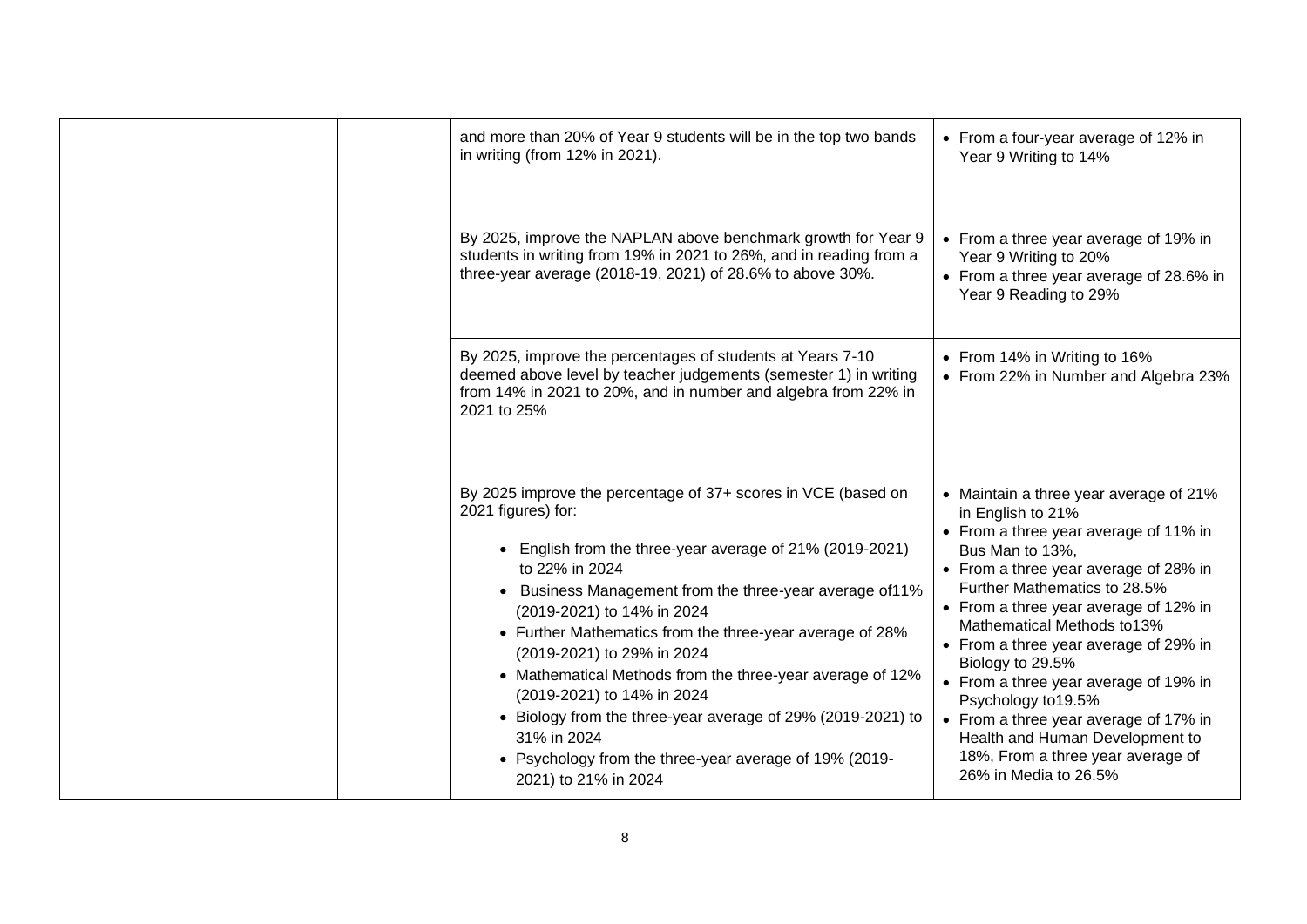|                                                  |     | • Health & Human Development from the three-year average<br>of 17% (2019-2021) to 20% in 2024<br>• Media from the three-year average of 26% (2019-2021) to<br>28% in 2024                                                                                                                                                                                                             |                                                                                                                                                                                                                                                   |
|--------------------------------------------------|-----|---------------------------------------------------------------------------------------------------------------------------------------------------------------------------------------------------------------------------------------------------------------------------------------------------------------------------------------------------------------------------------------|---------------------------------------------------------------------------------------------------------------------------------------------------------------------------------------------------------------------------------------------------|
|                                                  |     | By 2025 100% of VCAL students to either complete Year 12<br>certificate or move to employment or external studies.                                                                                                                                                                                                                                                                    | 100% of VCAL students to complete Year<br>12 Certificate, employment or external<br>studies                                                                                                                                                       |
|                                                  |     | By 2025, increase the positive response percentages on the School<br>Staff Survey for:<br>• Guaranteed and viable curriculum from 61% in 2021 to<br>65%<br>• Academic emphasis from 53% in 2021 to 57%<br>• Teacher collaboration from 66% in 2021 to 68%<br>• Understand how to analyse data from 44% in 2021 to 50%                                                                 | • Guaranteed and viable curriculum from<br>61% to 62.5%<br>• Academic emphasis from 53% to 54%<br>• Teacher collaboration from 66% to<br>66.5%<br>• Understand how to analyse data from<br>44% to 45.5%                                           |
| Enhance student engagement in their<br>learning. | Yes | By 2025, the percentage of positive responses in the Attitudes to<br>School Survey, to increase for:<br>• Student voice and agency from 39% in 2021 to 45%<br>• Stimulated learning from 51% in 2021 to 56%<br>• Self-regulation and goal setting from 57% in 2021 to 63%<br>• Differentiated learning challenge from 54% to 58%<br>• Motivation and interest from 54% in 2021 to 60% | • Student voice and agency from 39%<br>to 41%<br>Stimulated learning from 51% to 52%<br>Self-regulation and goal setting from<br>57% to 59%<br>Differentiated learning challenge from<br>54% to 55%<br>Motivation and interest from 54% to<br>56% |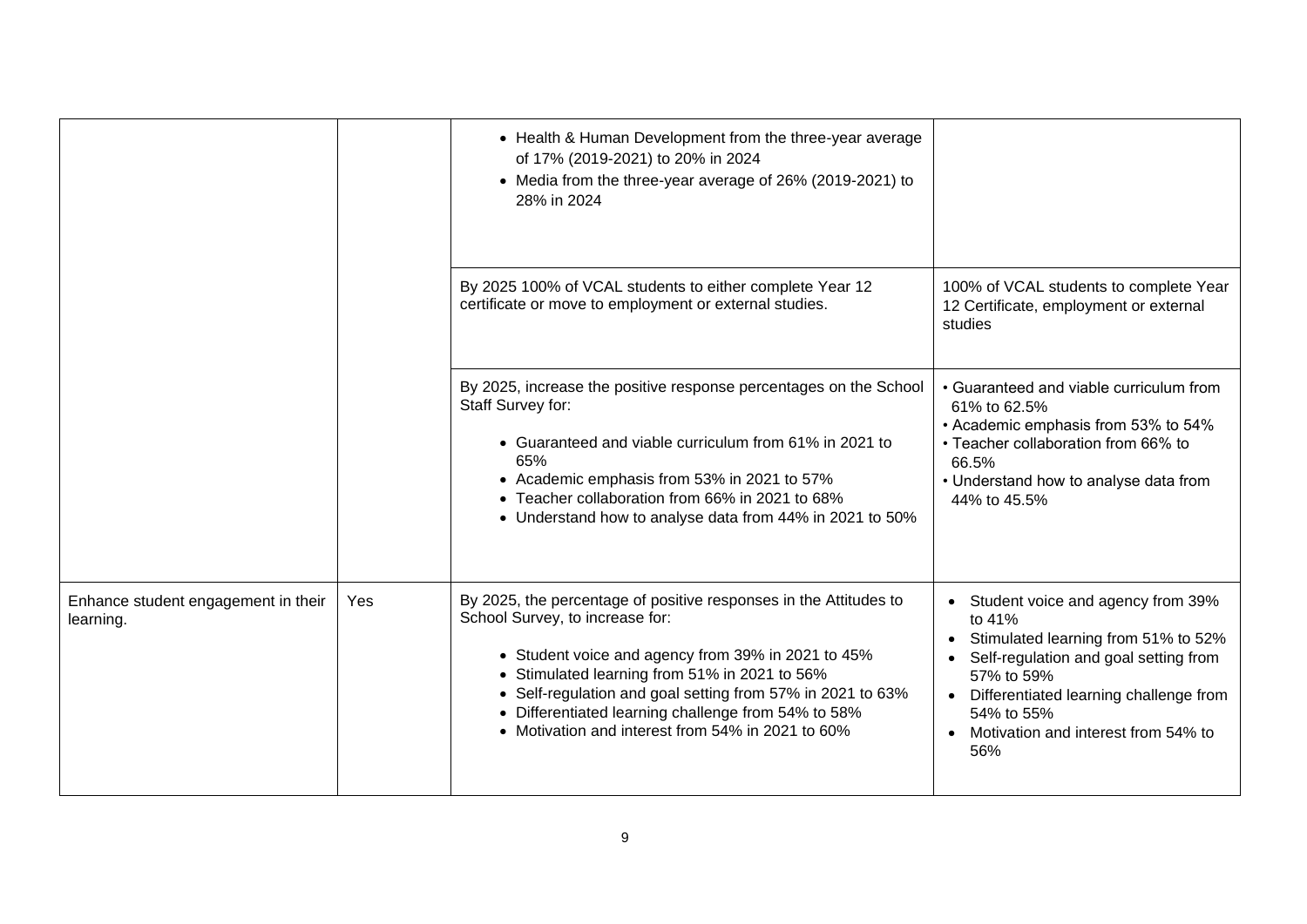|                                                                   |     | By 2025, decrease the percentage of students with 20+ absence<br>days from 26% in 2019 to 17% in 2025.                                                                                                                                                                                                                                                 | Students with 20+ absences from 26% to<br>25% (aside from mandated isolation<br>reasons)                                                                                                                                                |  |
|-------------------------------------------------------------------|-----|--------------------------------------------------------------------------------------------------------------------------------------------------------------------------------------------------------------------------------------------------------------------------------------------------------------------------------------------------------|-----------------------------------------------------------------------------------------------------------------------------------------------------------------------------------------------------------------------------------------|--|
|                                                                   |     | By 2025, the percentage of positive responses in the School Staff<br>Survey, to increase for:<br>• Believe evaluating impact improves practice from 59% in<br>2021 to 64%<br>• Use student feedback to improve practice from 56% in<br>2021 to 61%<br>• Promote student ownership of learning goals from 64% in<br>2021 to 68%.                        | Believe evaluating impact improves<br>$\bullet$<br>practice from 59% to 60%<br>Use student feedback to improve<br>$\bullet$<br>practice from 56% to 57%<br>Promote student ownership of<br>$\bullet$<br>learning goals from 64% to 65%. |  |
| Strengthen the social and emotional<br>wellbeing of all students. | Yes | By 2025, the percentage of positive responses in the Attitudes to<br>School Survey to increase for:<br>• Advocate of school from 65% in 2021 to 68%<br>• Respect for diversity from 43% in 2021 to 50%<br>• Perceptions of LGBTIQ+ from 28% in 2021 to 38%<br>• Managing bullying from 47% in 2021 to 54%<br>• Teacher concern from 35% in 2021 to 40% | Advocate of school from 65% to 66%<br>$\bullet$<br>Respect for diversity from 43% to<br>$\bullet$<br>45%<br>Perceptions of LGBTIQ+ from 28% to<br>30%<br>Managing bullying from 47% to 49%<br>Teacher concern from 35% to 37%           |  |
|                                                                   |     | By 2025, the percentage of positive responses in the Parent<br>Opinion Survey to increase for:<br>• Stimulated learning from a three-year average 2018-2020<br>of 76% to 80%<br>• Student motivation from a three-year average 2018-2020 of<br>65% to 68%                                                                                              | • Stimulated learning from a three-year<br>average of 76% to 77%<br>• Student motivation from a three-year<br>average of 65% to 66%<br>Parent community engagement -<br>$\bullet$<br>parent participation and involvement               |  |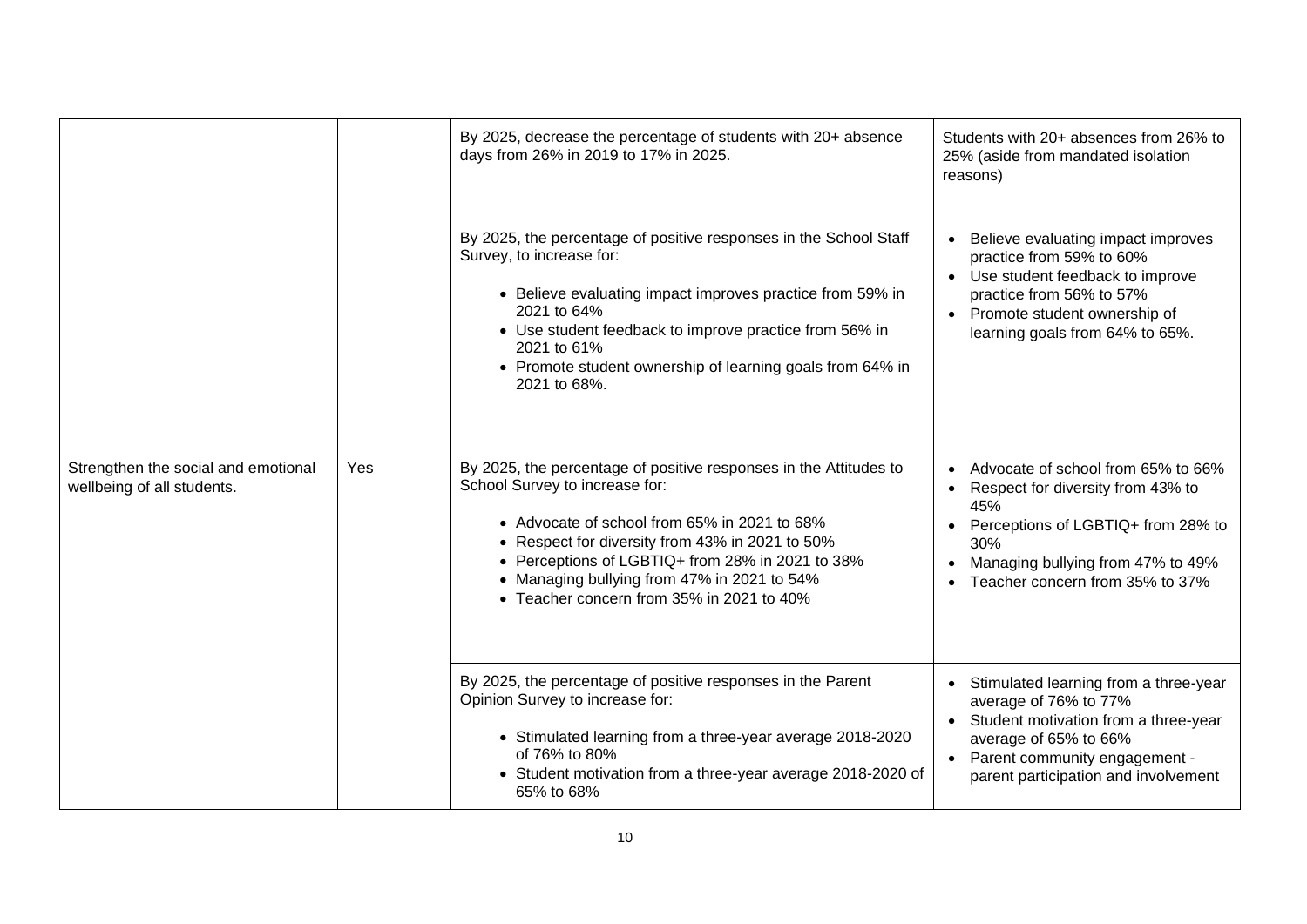|  | • Parent community engagement - parent participation and<br>involvement from a three-year average 2018-2020 of 66%<br>to 70%<br>• Promoting positive behaviour from a three-year average<br>2018-2020 of 82% to 85%<br>• Student voice and agency from a three-year average 2018-<br>2020 of 75% to 78%<br>• Teacher communication from a three-year average 2018-<br>2020 of 65% to 68% | from a three-year average of 66% to<br>67%<br>Promoting positive behaviour from a<br>three-year average of 82% to 83%<br>Student voice and agency from a<br>three-year average of 75% to 76%<br>Teacher communication from a three-<br>$\bullet$<br>year average of 65% to 66% |
|--|------------------------------------------------------------------------------------------------------------------------------------------------------------------------------------------------------------------------------------------------------------------------------------------------------------------------------------------------------------------------------------------|--------------------------------------------------------------------------------------------------------------------------------------------------------------------------------------------------------------------------------------------------------------------------------|
|  | By 2025, increase the positive response percentages on the School<br>Staff Survey for:<br>• Support growth and learning of whole students from 51% in<br>2021 to 60%<br>• Believe student engagement is the key from 82% in 2021<br>to 85%                                                                                                                                               | Support growth and learning of<br>whole students from 51% to 53%<br>Believe student engagement is the<br>key from 82% to 83%                                                                                                                                                   |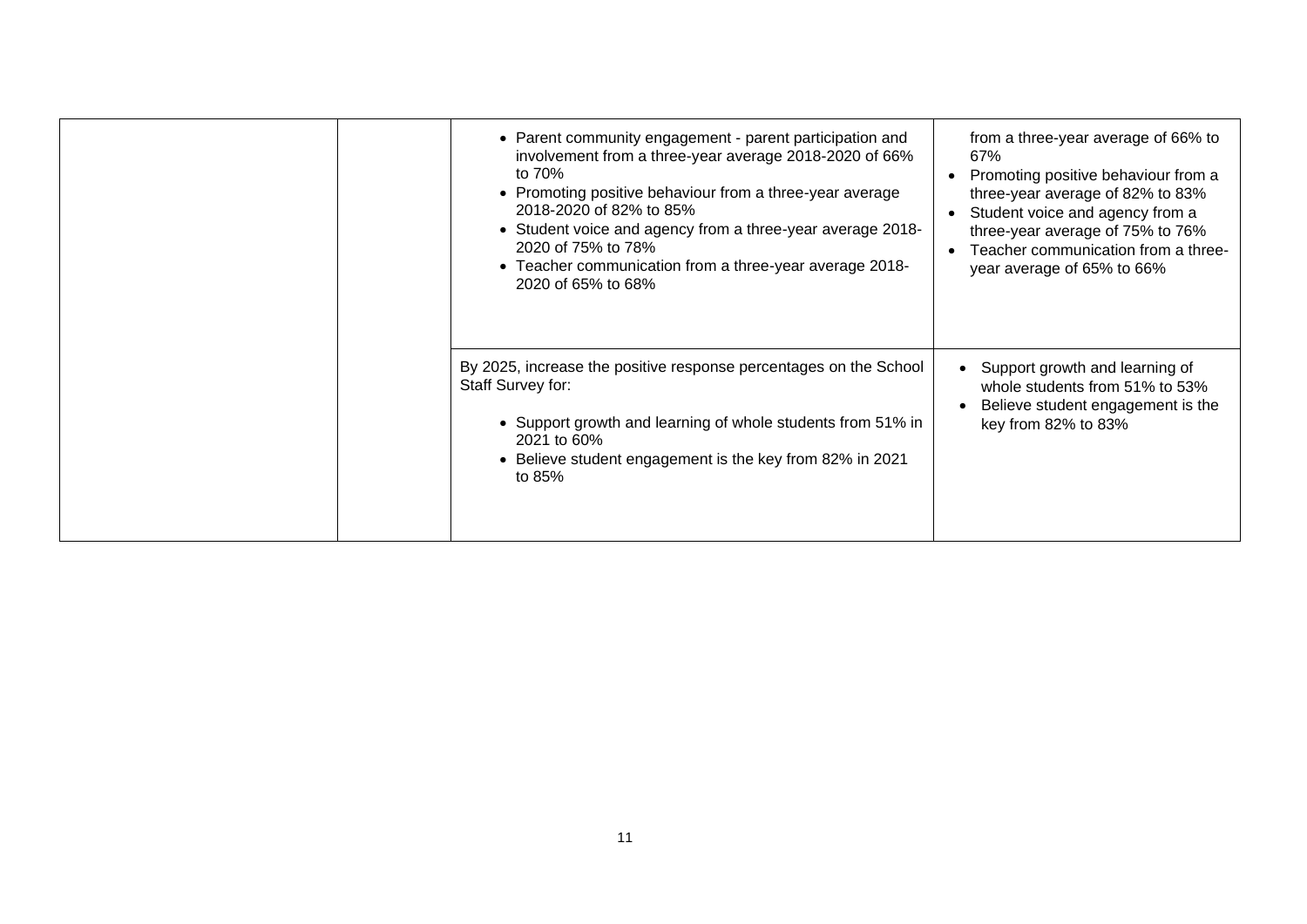| Goal 1                                                                                                                                                                                                                                                                                    | Some of our students have thrived in the remote learning environment, others have maintained their learning progress, and<br>some need extra learning and wellbeing support despite the best efforts of their teachers and families. In 2022 we will continue<br>to focus on student learning - with an increased focus on numeracy - and student wellbeing through the 2022 Priorities Goal, a<br>learning Key Improvement Strategy and a wellbeing Key Improvement Strategy. We will teach and support each student at<br>their point of need and in line with FISO. |                                              |  |  |
|-------------------------------------------------------------------------------------------------------------------------------------------------------------------------------------------------------------------------------------------------------------------------------------------|------------------------------------------------------------------------------------------------------------------------------------------------------------------------------------------------------------------------------------------------------------------------------------------------------------------------------------------------------------------------------------------------------------------------------------------------------------------------------------------------------------------------------------------------------------------------|----------------------------------------------|--|--|
| 12 Month Target 1.1                                                                                                                                                                                                                                                                       | The 2022 target is reflected in Goal 2.                                                                                                                                                                                                                                                                                                                                                                                                                                                                                                                                |                                              |  |  |
| <b>Key Improvement Strategies</b>                                                                                                                                                                                                                                                         |                                                                                                                                                                                                                                                                                                                                                                                                                                                                                                                                                                        | Is this KIS selected for focus this<br>year? |  |  |
| KIS <sub>1</sub><br>Priority 2022 Dimension                                                                                                                                                                                                                                               | Learning - Support both those who need extra support and those who have thrived to<br>continue to extend their learning, especially in numeracy                                                                                                                                                                                                                                                                                                                                                                                                                        | Yes                                          |  |  |
| KIS <sub>2</sub><br>Priority 2022 Dimension                                                                                                                                                                                                                                               | Wellbeing - Effectively mobilise available resources to support students' wellbeing and<br>mental health, especially the most vulnerable                                                                                                                                                                                                                                                                                                                                                                                                                               | Yes                                          |  |  |
| Explain why the school has selected this<br>KIS as a focus for this year. Please make<br>reference to the self-evaluation, relevant<br>school data, the progress against School<br>Strategic Plan (SSP) goals, targets, and the<br>diagnosis of issues requiring particular<br>attention. | Please leave this field empty. Schools are not required to provide a rationale as this is in line with system priorities for 2022.                                                                                                                                                                                                                                                                                                                                                                                                                                     |                                              |  |  |
| Goal 2                                                                                                                                                                                                                                                                                    | Extend the achievement and learning growth of every student across the school.                                                                                                                                                                                                                                                                                                                                                                                                                                                                                         |                                              |  |  |
| 12 Month Target 2.1                                                                                                                                                                                                                                                                       | From a four year average of 22.5% in Year 9 in Numeracy to 24%<br>$\bullet$<br>From a four year average of 25% in Year 9 in Writing to 25.5%<br>$\bullet$<br>From a four year average of 28% in Year 9 Reading to 29%<br>$\bullet$                                                                                                                                                                                                                                                                                                                                     |                                              |  |  |
| 12 Month Target 2.2                                                                                                                                                                                                                                                                       | From a four year average of 36% in Year 9 Reading and Numeracy to 37%<br>$\bullet$<br>From a four year average of 12% in Year 9 Writing to 14%<br>$\bullet$                                                                                                                                                                                                                                                                                                                                                                                                            |                                              |  |  |
| 12 Month Target 2.3                                                                                                                                                                                                                                                                       | • From a three year average of 19% in Year 9 Writing to 20%                                                                                                                                                                                                                                                                                                                                                                                                                                                                                                            |                                              |  |  |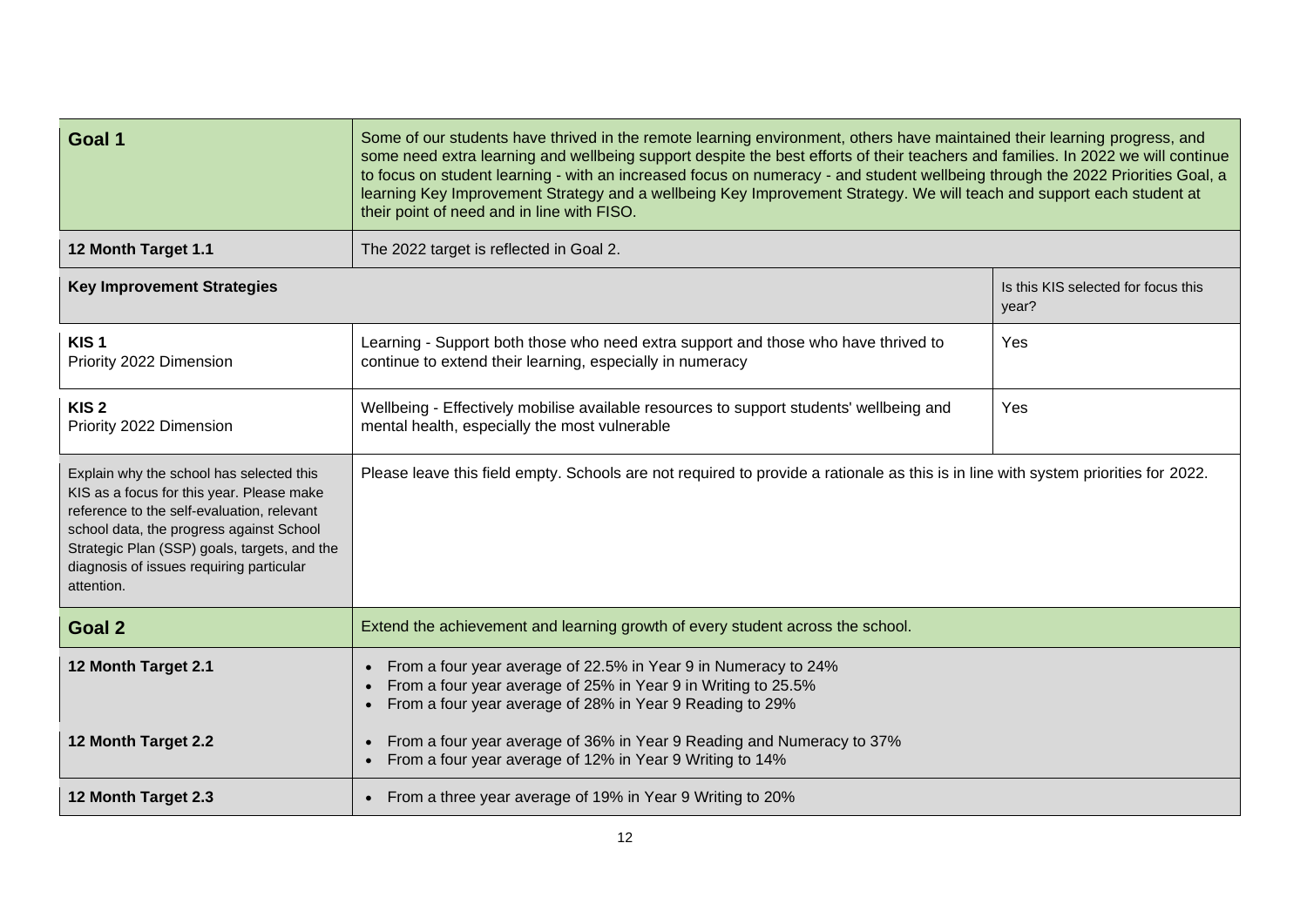|                                                                       | From a three year average of 28.6% in Year 9 Reading to 29%<br>$\bullet$                                                                                                                                                                                                                                                                                                                                                                                                                                             |                                              |
|-----------------------------------------------------------------------|----------------------------------------------------------------------------------------------------------------------------------------------------------------------------------------------------------------------------------------------------------------------------------------------------------------------------------------------------------------------------------------------------------------------------------------------------------------------------------------------------------------------|----------------------------------------------|
| 12 Month Target 2.4                                                   | From 14% in Writing to 16%<br>$\bullet$<br>From 22% in Number and Algebra 23%                                                                                                                                                                                                                                                                                                                                                                                                                                        |                                              |
| 12 Month Target 2.5                                                   | Maintain a three year average of 21% in English to 21%<br>$\bullet$<br>From a three year average of 11% in Bus Man to 13%,<br>From a three year average of 28% in Further Mathematics to 28.5%<br>From a three year average of 12% in Mathematical Methods to13%<br>From a three year average of 29% in Biology to 29.5%<br>From a three year average of 19% in Psychology to 19.5%<br>From a three year average of 17% in Health and Human Development to 18%<br>From a three year average of 26% in Media to 26.5% |                                              |
| 12 Month Target 2.6                                                   | 100% of VCAL students to complete Year 12 Certificate, employment or external studies                                                                                                                                                                                                                                                                                                                                                                                                                                |                                              |
| 12 Month Target 2.7                                                   | Guaranteed and viable curriculum from 61% to 62.5%<br>Academic emphasis from 53% to 54%<br>Teacher collaboration from 66% to 66.5%<br>Understand how to analyse data from 44% to 45.5%                                                                                                                                                                                                                                                                                                                               |                                              |
| <b>Key Improvement Strategies</b>                                     |                                                                                                                                                                                                                                                                                                                                                                                                                                                                                                                      | Is this KIS selected for focus this<br>year? |
| KIS <sub>1</sub><br>Instructional and shared leadership               | Strengthen a whole school approach to the improvement of teaching and learning.                                                                                                                                                                                                                                                                                                                                                                                                                                      | Yes                                          |
| KIS <sub>2</sub><br>Evidence-based high-impact teaching<br>strategies | Enhance the whole school approach to the effective teaching of literacy.                                                                                                                                                                                                                                                                                                                                                                                                                                             | Yes                                          |
| KIS <sub>3</sub><br>Evidence-based high-impact teaching<br>strategies | Enhance the whole school approach to the effective teaching of mathematics                                                                                                                                                                                                                                                                                                                                                                                                                                           | Yes                                          |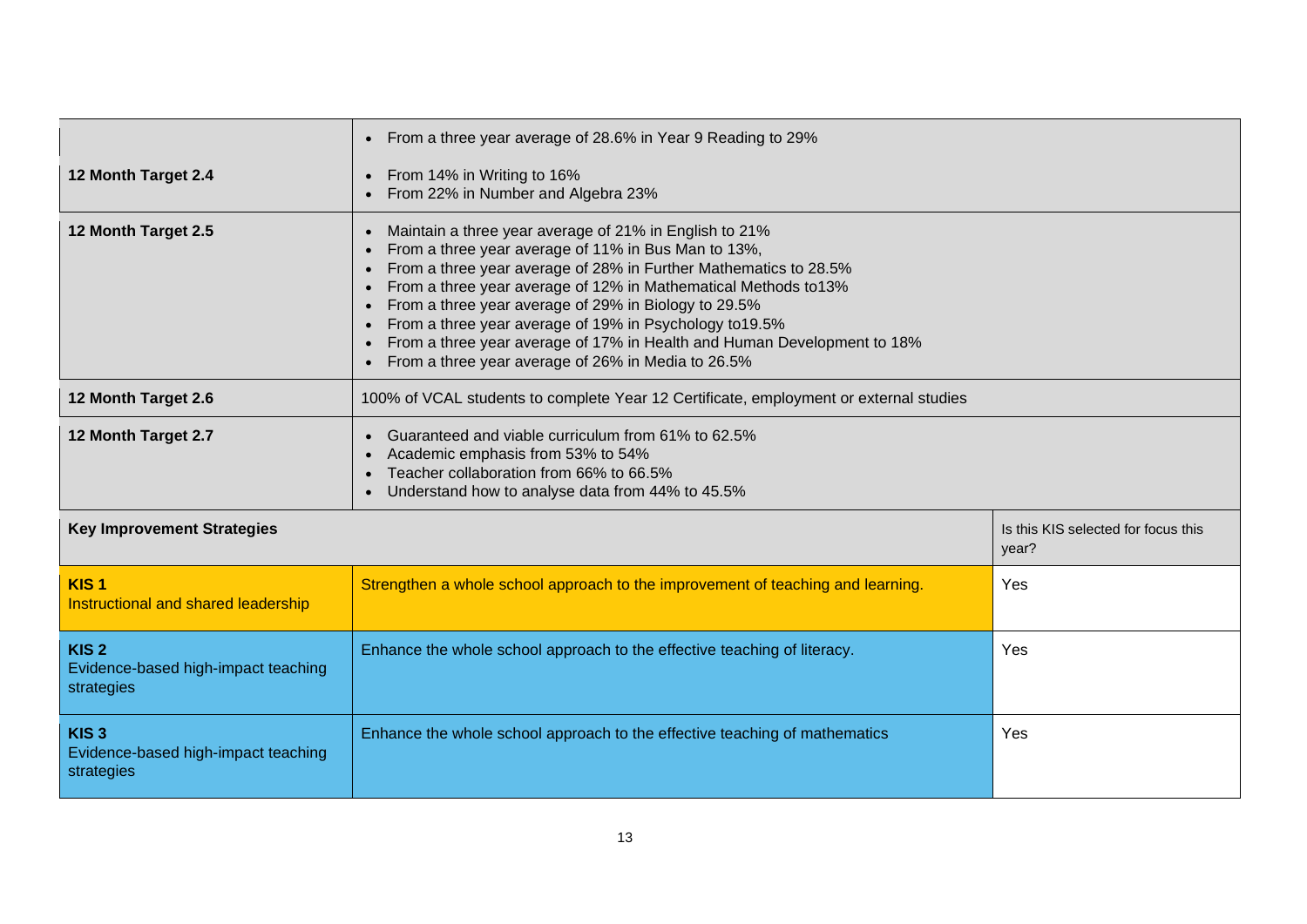| Explain why the school has selected this<br>KIS as a focus for this year. Please make<br>reference to the self-evaluation, relevant<br>school data, the progress against School<br>Strategic Plan (SSP) goals, targets, and the<br>diagnosis of issues requiring particular<br>attention. | Following the School Review the panel noted that NAPLAN growth was varied and identified writing as an area of focus.<br>Through the PRSE and the fieldwork, and given that very few staff operated across both campuses, the panel also determined<br>that inconsistent practice across classrooms and between campuses, particularly in the variety of engagement strategies and<br>differentiated approaches to teaching, impacted student progress. The school has adopted the panel's recommendation that<br>the development of consistent high-quality practices and processes will be a focus for improving the learning growth of every<br>student. |  |  |  |  |
|-------------------------------------------------------------------------------------------------------------------------------------------------------------------------------------------------------------------------------------------------------------------------------------------|-------------------------------------------------------------------------------------------------------------------------------------------------------------------------------------------------------------------------------------------------------------------------------------------------------------------------------------------------------------------------------------------------------------------------------------------------------------------------------------------------------------------------------------------------------------------------------------------------------------------------------------------------------------|--|--|--|--|
| Goal 3                                                                                                                                                                                                                                                                                    | Enhance student engagement in their learning.                                                                                                                                                                                                                                                                                                                                                                                                                                                                                                                                                                                                               |  |  |  |  |
| 12 Month Target 3.1                                                                                                                                                                                                                                                                       | Student voice and agency to from 39% to 41%<br>$\bullet$<br>Stimulated learning from 51% to 52% S<br>Self-regulation and goal setting from 57% to 59%<br>Differentiated learning challenge from 54% to 55%<br>Motivation and interest from 54% to 56%                                                                                                                                                                                                                                                                                                                                                                                                       |  |  |  |  |
| 12 Month Target 3.2                                                                                                                                                                                                                                                                       | Students with 20+ absences from 26% to 25% (aside from mandated isolation reasons)                                                                                                                                                                                                                                                                                                                                                                                                                                                                                                                                                                          |  |  |  |  |
| 12 Month Target 3.3                                                                                                                                                                                                                                                                       | Believe evaluating impact improves practice from 59% to 60%<br>$\bullet$<br>Use student feedback to improve practice from 56% to 57%<br>$\bullet$<br>Promote student ownership of learning goals from 64% to 65%.<br>$\bullet$                                                                                                                                                                                                                                                                                                                                                                                                                              |  |  |  |  |
| <b>Key Improvement Strategies</b>                                                                                                                                                                                                                                                         | Is this KIS selected for focus this<br>year?                                                                                                                                                                                                                                                                                                                                                                                                                                                                                                                                                                                                                |  |  |  |  |
| KIS <sub>1</sub><br><b>Empowering students and building</b><br>school pride                                                                                                                                                                                                               | Strengthen student voice and capabilities to be agents of their own learning.<br>Yes                                                                                                                                                                                                                                                                                                                                                                                                                                                                                                                                                                        |  |  |  |  |
| KIS <sub>2</sub><br><b>Empowering students and building</b><br>school pride                                                                                                                                                                                                               | Enhance a culture of pride and achievement in learning.<br>Yes                                                                                                                                                                                                                                                                                                                                                                                                                                                                                                                                                                                              |  |  |  |  |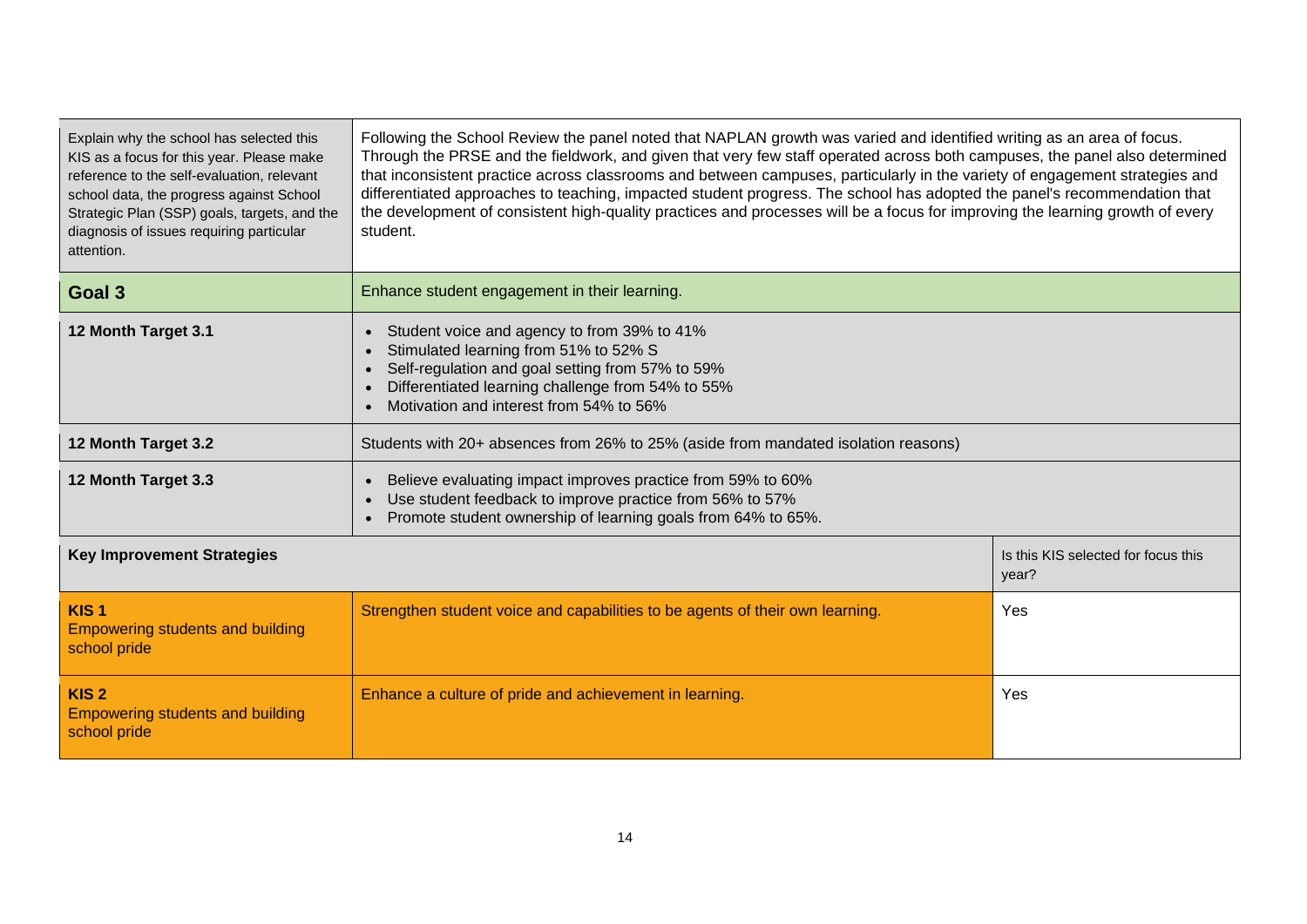| Explain why the school has selected this<br>KIS as a focus for this year. Please make<br>reference to the self-evaluation, relevant<br>school data, the progress against School<br>Strategic Plan (SSP) goals, targets, and the<br>diagnosis of issues requiring particular<br>attention. | Following the School Review the panel found there were limited opportunities for students to direct their own learning, which<br>impacted upon student agency and for some students, taking responsibility for their own learning. The school has adopted the<br>panel's recommendation that the development of student voice and agency across the school and developing the capabilities<br>of all students to be confident, self-motivated learners will be a focus for maximizing their engagement and the learning of<br>every student. |                                     |  |  |
|-------------------------------------------------------------------------------------------------------------------------------------------------------------------------------------------------------------------------------------------------------------------------------------------|----------------------------------------------------------------------------------------------------------------------------------------------------------------------------------------------------------------------------------------------------------------------------------------------------------------------------------------------------------------------------------------------------------------------------------------------------------------------------------------------------------------------------------------------|-------------------------------------|--|--|
| Goal 4                                                                                                                                                                                                                                                                                    | Strengthen the social and emotional wellbeing of all students.                                                                                                                                                                                                                                                                                                                                                                                                                                                                               |                                     |  |  |
| 12 Month Target 4.1                                                                                                                                                                                                                                                                       | Advocate of school from 65% to 66%<br>Respect for diversity from 43% to 45%<br>Perceptions of LGBTIQ+ from 28% to 30%<br>Managing bullying from 47% to 49%<br>Teacher concern from 35% to 37%                                                                                                                                                                                                                                                                                                                                                |                                     |  |  |
| 12 Month Target 4.2                                                                                                                                                                                                                                                                       | Stimulated learning from a three-year average of 76% to 77%<br>Student motivation from a three-year average of 65% to 66%<br>Parent community engagement - parent participation and involvement from a three-year average of 66% to 67%<br>Promoting positive behaviour from a three-year average of 82% to 83% · Student voice and agency from a three-year<br>average of 75% to 76%<br>Teacher communication from a three-year average of 65% to 66%                                                                                       |                                     |  |  |
| 12 Month Target 4.3                                                                                                                                                                                                                                                                       | Support growth and learning of whole students from 51% to 53%<br>Believe student engagement is the key from 82% to 83%                                                                                                                                                                                                                                                                                                                                                                                                                       |                                     |  |  |
| <b>Key Improvement Strategies</b><br>year?                                                                                                                                                                                                                                                |                                                                                                                                                                                                                                                                                                                                                                                                                                                                                                                                              | Is this KIS selected for focus this |  |  |
| KIS <sub>1</sub><br><b>Health and wellbeing</b>                                                                                                                                                                                                                                           | Refine and embed effective structures and processes to support student wellbeing.                                                                                                                                                                                                                                                                                                                                                                                                                                                            | Yes                                 |  |  |
| KIS <sub>2</sub><br><b>Building practice excellence</b>                                                                                                                                                                                                                                   | Develop and implement a strategy to embed the wellbeing capabilities across the school.<br>Yes                                                                                                                                                                                                                                                                                                                                                                                                                                               |                                     |  |  |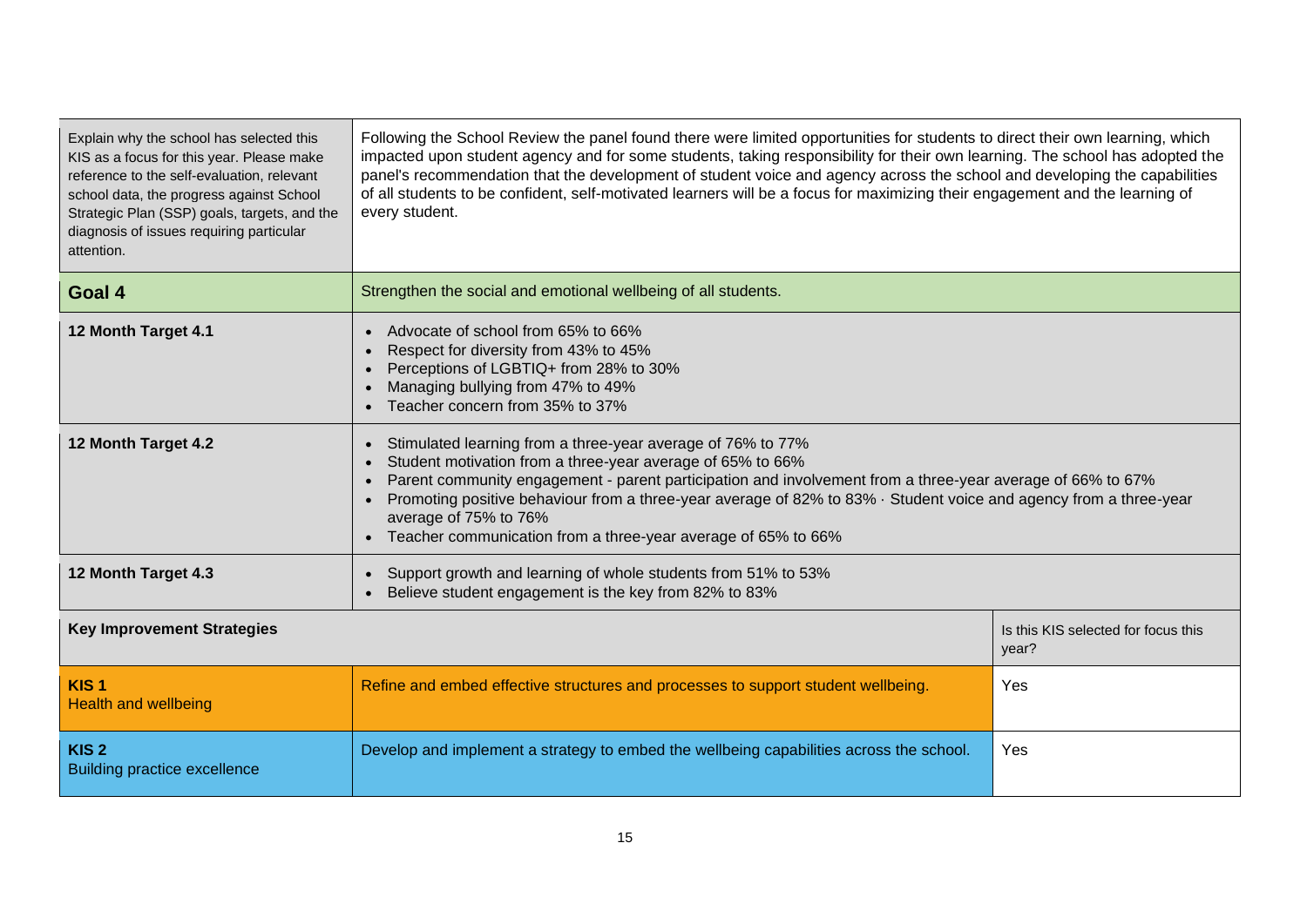| KIS <sub>3</sub><br><b>Health and wellbeing</b>                                                                                                                                                                                                                                           | Strengthen and embed the Respectful Relationships initiative.                                                                                                                                                                                                                                                          | Yes |
|-------------------------------------------------------------------------------------------------------------------------------------------------------------------------------------------------------------------------------------------------------------------------------------------|------------------------------------------------------------------------------------------------------------------------------------------------------------------------------------------------------------------------------------------------------------------------------------------------------------------------|-----|
| Explain why the school has selected this<br>KIS as a focus for this year. Please make<br>reference to the self-evaluation, relevant<br>school data, the progress against School<br>Strategic Plan (SSP) goals, targets, and the<br>diagnosis of issues requiring particular<br>attention. | The impact of remote learning for our students, and the growing need to monitor and support the health and wellbeing of all<br>students has meant this is a continued focus for our school. We need to know and support all students through positive<br>relationships and strengthened integrated support structures. |     |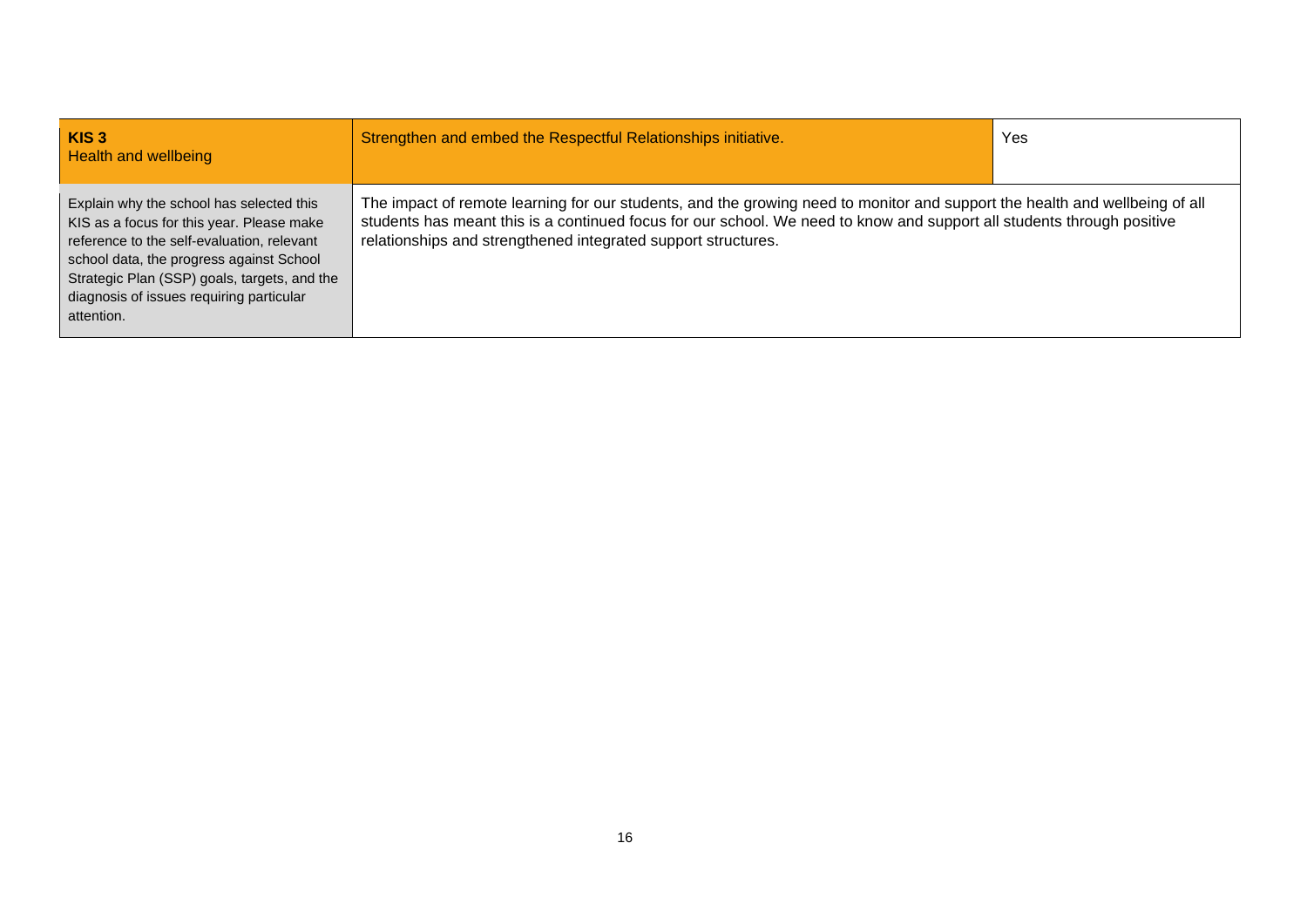### **Define Actions, Outcomes and Activities**

| Goal 1                                      | <b>2022 Priorities Goal</b><br>Some of our students have thrived in the remote learning environment, others have maintained their learning progress, and<br>some need extra learning and wellbeing support despite the best efforts of their teachers and families. In 2022 we will<br>continue to focus on student learning - with an increased focus on numeracy - and student wellbeing through the 2022<br>Priorities Goal, a learning Key Improvement Strategy and a wellbeing Key Improvement Strategy. We will teach and support<br>each student at their point of need and in line with FISO.                                                                                                                                                                                                                                                            |
|---------------------------------------------|------------------------------------------------------------------------------------------------------------------------------------------------------------------------------------------------------------------------------------------------------------------------------------------------------------------------------------------------------------------------------------------------------------------------------------------------------------------------------------------------------------------------------------------------------------------------------------------------------------------------------------------------------------------------------------------------------------------------------------------------------------------------------------------------------------------------------------------------------------------|
| 12 Month Target 1.1                         | The 2022 target is reflected in Goal 2.                                                                                                                                                                                                                                                                                                                                                                                                                                                                                                                                                                                                                                                                                                                                                                                                                          |
| KIS <sub>1</sub><br>Priority 2022 Dimension | Learning - Support both those who need extra support and those who have thrived to continue to extend their learning,<br>especially in numeracy                                                                                                                                                                                                                                                                                                                                                                                                                                                                                                                                                                                                                                                                                                                  |
| <b>Actions</b>                              | i) Teachers use all available data sources to focus on student learning.<br>ii) Effective Tutor Learning Initiative (TLI) in place including literacy & numeracy tutor guided sessions with students<br>identified through the data analysis of the WHS Data Dashboard.<br>iii) Individual Education Support Plans (IEPs) for students with additional educational needs, this will include Koori students.<br>We will have the MYLNS literacy & numeracy direct instruction intervention Initiative is in place.<br>iv) Mathematics Extension Program 7-9 in place.                                                                                                                                                                                                                                                                                             |
| <b>Outcomes</b>                             | i) Staff use the data dashboard for planning to differentiate and cater for all students.<br>ii) Students most affected by RaFL will be identified using a range of Data Sources (PAT, OnDemand, NAPLAN & Teacher<br>Grades) and supported in Literacy and Numeracy by the Tutor Team. Tutors analyse data and make evidence based<br>decisions on areas and skills to support identified students.<br>iii) Targeted literacy & numeracy support provided through various structures for Year 8, Year 9 and Year 10 students.<br>Teachers access the AEN IEPs to use the individualised classroom recommendations and to offer the special assessment<br>provisions for students.<br>iv) Extension Mathematics session for students run before school in the library to support above standard students.<br>Teacher's plan for extension in mathematics classes. |
| <b>Success Indicators</b>                   | i) Students growth evident in;<br><b>Teacher Judgement</b><br><b>PAT</b>                                                                                                                                                                                                                                                                                                                                                                                                                                                                                                                                                                                                                                                                                                                                                                                         |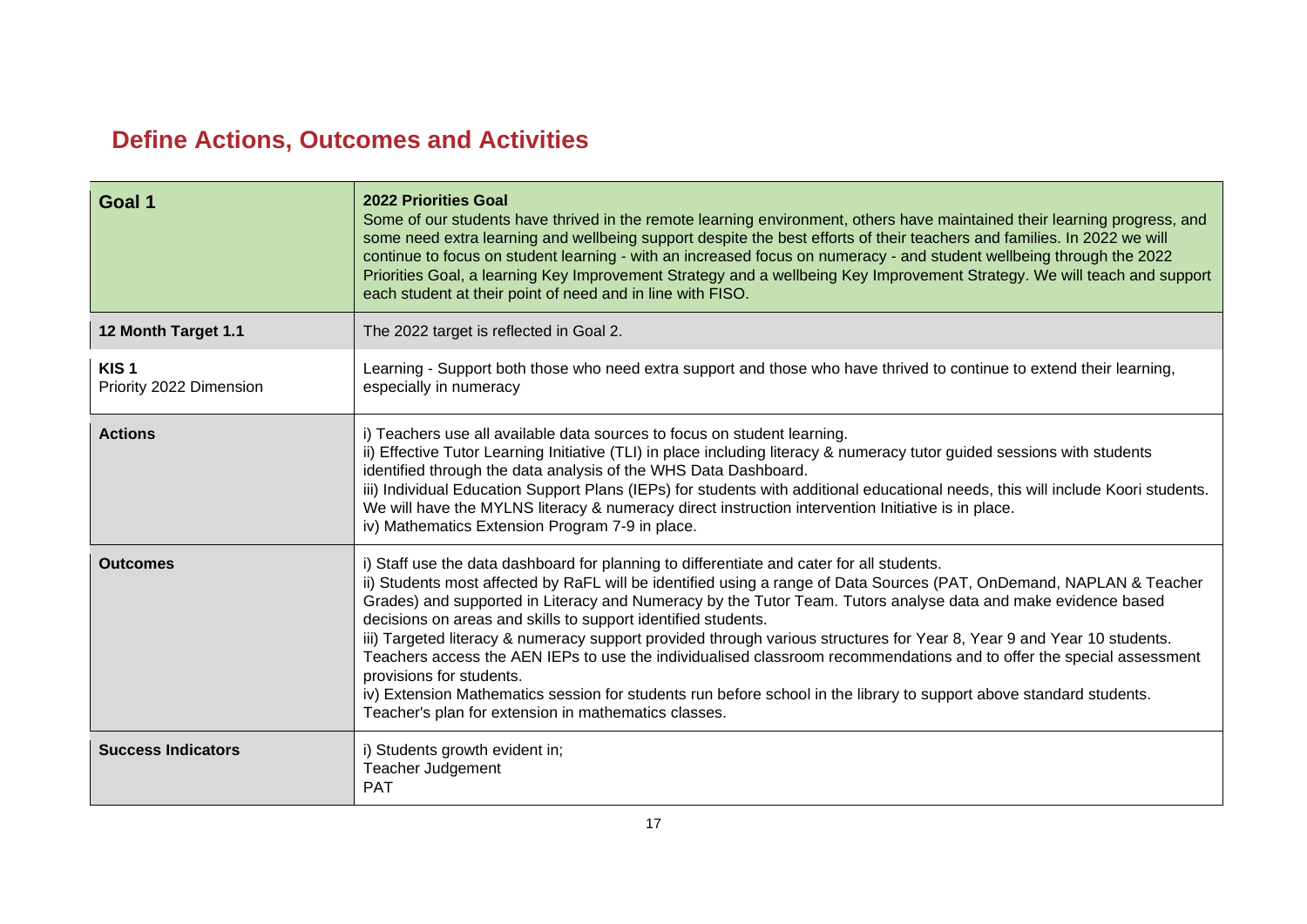|                                                                                                                                                                                                                                                                                                                                                                                  | <b>NAPLAN</b><br>Teachers have increased proficiency in the use of the data dashboard<br>ii) Tutors are able to analyse data on dashboard to identify skills deficits and record details on Tutor Tracking sheets.<br>Student growth monitored.<br>iii) For literacy:<br>- Individualised goals measured against Literacy Skills Sequence for identified students.<br>- Classroom strategies from IEPs see AEN students more engaged in their learning.<br>- Students are using the special assessment provisions they have been given.<br>For numeracy:<br>- Waypoints growth data<br>- Assessment results<br>- Diagnostic testing growth (NAPLAN, PAT, OnDemand)<br>- Classroom teacher consultations<br>iv)<br>- Number of attending students<br>- Waypoints growth data<br>- Assessment results<br>- Diagnostic testing growth (NAPLAN, PAT, OnDemand) |                                                                                                          |                                 |                                  |                                                                                                                                                                                                          |
|----------------------------------------------------------------------------------------------------------------------------------------------------------------------------------------------------------------------------------------------------------------------------------------------------------------------------------------------------------------------------------|------------------------------------------------------------------------------------------------------------------------------------------------------------------------------------------------------------------------------------------------------------------------------------------------------------------------------------------------------------------------------------------------------------------------------------------------------------------------------------------------------------------------------------------------------------------------------------------------------------------------------------------------------------------------------------------------------------------------------------------------------------------------------------------------------------------------------------------------------------|----------------------------------------------------------------------------------------------------------|---------------------------------|----------------------------------|----------------------------------------------------------------------------------------------------------------------------------------------------------------------------------------------------------|
| <b>Activities and Milestones</b>                                                                                                                                                                                                                                                                                                                                                 |                                                                                                                                                                                                                                                                                                                                                                                                                                                                                                                                                                                                                                                                                                                                                                                                                                                            | <b>People Responsible</b>                                                                                | Is this a PL<br><b>Priority</b> | When                             | <b>Funding Streams</b>                                                                                                                                                                                   |
| WHS will actively implement DET priorities, specifically the MYLNs<br>project, the TLI and our own programs. Capacity building activities will<br>be provided for teachers focused on;<br>- WHS Data Dashboard development and staff PL to access and use<br>to inform teacher practice.<br>- Student growth activities for extension, intervention and catch up due<br>to RaFL. |                                                                                                                                                                                                                                                                                                                                                                                                                                                                                                                                                                                                                                                                                                                                                                                                                                                            | ☑ Assistant Principal<br>$\boxtimes$ Leadership Team<br>$\boxtimes$ Literacy Leader<br>■ Numeracy Leader | <b>☑</b> PLP<br>Priority        | from:<br>Term 1<br>to:<br>Term 4 | \$510,000.00<br>$\triangleright$ Equity funding will<br>be used<br>$\Box$ Disability Inclusion<br>Tier 2 Funding will be<br>used<br>$\Box$ Schools Mental<br>Health Menu items will<br>be used which may |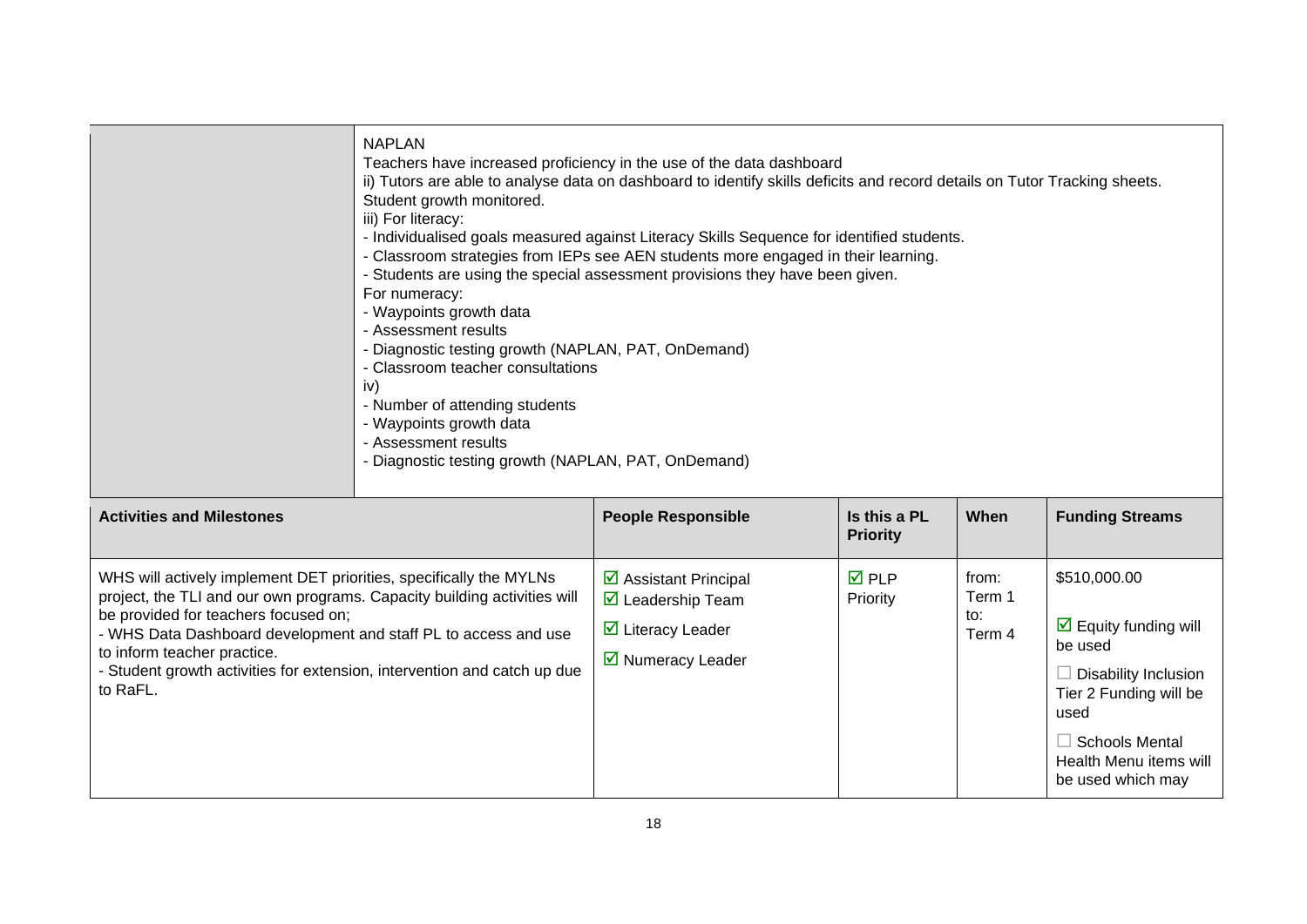|                                                                                                                                                                                   |                                                                                                                                                                                                                                                                                                                                                                                                                                                  |                                                                                                                                                                                                                                                                                                                                                                                                                                                                                                                 |                                 |                                  | include DET funded or<br>free items                  |
|-----------------------------------------------------------------------------------------------------------------------------------------------------------------------------------|--------------------------------------------------------------------------------------------------------------------------------------------------------------------------------------------------------------------------------------------------------------------------------------------------------------------------------------------------------------------------------------------------------------------------------------------------|-----------------------------------------------------------------------------------------------------------------------------------------------------------------------------------------------------------------------------------------------------------------------------------------------------------------------------------------------------------------------------------------------------------------------------------------------------------------------------------------------------------------|---------------------------------|----------------------------------|------------------------------------------------------|
| KIS <sub>2</sub><br>Priority 2022 Dimension                                                                                                                                       | vulnerable                                                                                                                                                                                                                                                                                                                                                                                                                                       | Wellbeing - Effectively mobilise available resources to support students' wellbeing and mental health, especially the most                                                                                                                                                                                                                                                                                                                                                                                      |                                 |                                  |                                                      |
| <b>Actions</b>                                                                                                                                                                    |                                                                                                                                                                                                                                                                                                                                                                                                                                                  | i) SWPBS & 4R's is implemented and explicitly taught in the Year 7-10 homegroup curriculum.<br>WHS Mental Health and Wellbeing processes and practices in place to support and refer students as required.<br>ii) All students referred to the SEWT are supported and an appropriate support plan is in place for Tier Three students.<br>iii) Capacity building of student management leaders and wider school staff in student wellbeing.                                                                     |                                 |                                  |                                                      |
| <b>Outcomes</b>                                                                                                                                                                   | iii) - SML's have clear role clarity                                                                                                                                                                                                                                                                                                                                                                                                             | i) - Students are aware of the different support's strategies in place.<br>- Ongoing targeted Staff PD through the year to implement the SWPBS & 4R'scurriculum.<br>ii) Teachers and staff are aware of student's wellbeing and mental health and refer to SEWT as required.<br>Relevant policies are reviewed and implemented annually.<br>- New SML's complete the induction program in 2022<br>- Teachers have the knowledge and understanding of the tiered response expectations in relation to wellbeing. |                                 |                                  |                                                      |
| <b>Success Indicators</b>                                                                                                                                                         | i) Improved student wellbeing and mental health as evidenced by the AtSS. As indicated by the AtSS on emotional<br>engagement and regulation.<br>ii) Students receive the required support in a timely manner and support plans in place for Tier Three students.<br>iii) SML's actively participate in induction program.<br>Improved student wellbeing and mental health as evidenced by the AtSS. As indicated by the AtSS on Teacher Concern |                                                                                                                                                                                                                                                                                                                                                                                                                                                                                                                 |                                 |                                  |                                                      |
| <b>Activities and Milestones</b>                                                                                                                                                  |                                                                                                                                                                                                                                                                                                                                                                                                                                                  | <b>People Responsible</b>                                                                                                                                                                                                                                                                                                                                                                                                                                                                                       | Is this a PL<br><b>Priority</b> | When                             | <b>Funding Streams</b>                               |
| PL for all staff in student wellbeing processes will be provided to all<br>staff focused on:<br>- Safe Schools.<br>- SWPBS.<br>- 4Rs implementation.<br>- SMLs Capacity Training. |                                                                                                                                                                                                                                                                                                                                                                                                                                                  | ☑ Assistant Principal<br>$\triangledown$ Leadership Team<br>$\triangleright$ Leading Teacher(s)                                                                                                                                                                                                                                                                                                                                                                                                                 | $\overline{M}$ PLP<br>Priority  | from:<br>Term 1<br>to:<br>Term 2 | \$10,000.00<br>$\Box$ Equity funding will<br>be used |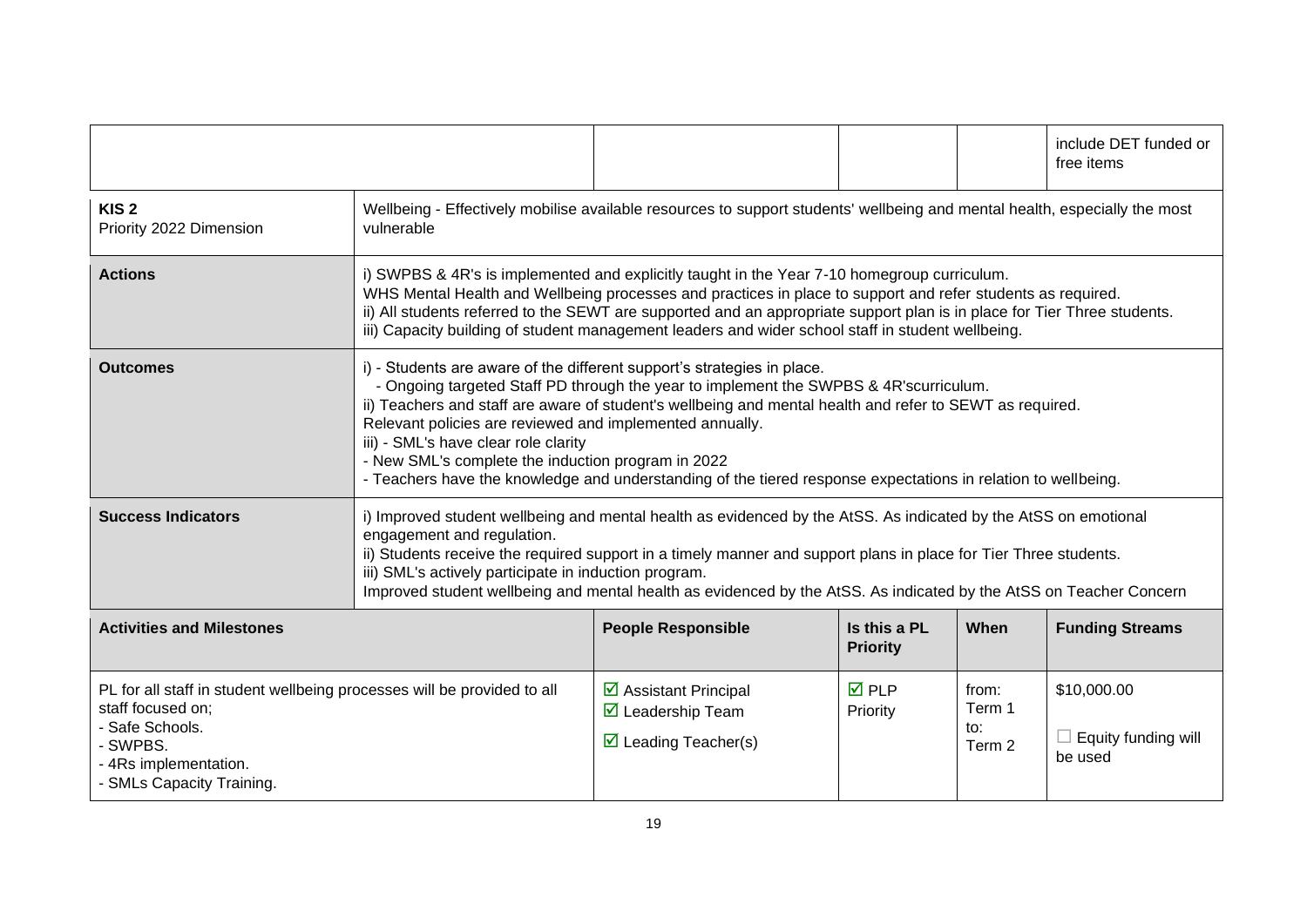| - Mental Health First Aid Training for all Student Management<br>Leaders. |                                                                                                                                                                                                                                              |                                                                                                                                                                                                                                                           |  |  | $\Box$ Disability Inclusion<br>Tier 2 Funding will be<br>used<br>$\Box$ Schools Mental<br>Health Menu items will<br>be used which may<br>include DET funded or<br>free items |
|---------------------------------------------------------------------------|----------------------------------------------------------------------------------------------------------------------------------------------------------------------------------------------------------------------------------------------|-----------------------------------------------------------------------------------------------------------------------------------------------------------------------------------------------------------------------------------------------------------|--|--|------------------------------------------------------------------------------------------------------------------------------------------------------------------------------|
| Goal 2                                                                    |                                                                                                                                                                                                                                              | Extend the achievement and learning growth of every student across the school.                                                                                                                                                                            |  |  |                                                                                                                                                                              |
| 12 Month Target 2.1                                                       | From a four-year average of 22.5% in Year 9 in Numeracy to 24%<br>From a four-year average of 25% in Year 9 in Writing to 25.5%<br>From a four-year average of 28% in Year 9 Reading to 29%                                                  |                                                                                                                                                                                                                                                           |  |  |                                                                                                                                                                              |
| 12 Month Target 2.2                                                       | From a four-year average of 36% in Year 9 Reading and Numeracy to 37% From a four year average of 12% in Year 9<br>Writing to 14%                                                                                                            |                                                                                                                                                                                                                                                           |  |  |                                                                                                                                                                              |
| 12 Month Target 2.3                                                       | From a three-year average of 19% in Year 9 Writing to 20%<br>From a three-year average of 28.6% in Year 9 Reading to 29%                                                                                                                     |                                                                                                                                                                                                                                                           |  |  |                                                                                                                                                                              |
| 12 Month Target 2.4                                                       | From 14% in Writing to 16%<br>From 22% in Number and Algebra 23%                                                                                                                                                                             |                                                                                                                                                                                                                                                           |  |  |                                                                                                                                                                              |
| 12 Month Target 2.5                                                       | Maintain a three year average of 21% in English to 21%<br>From a three year average of 11% in Bus Man to 13%,<br>From a three year average of 29% in Biology to 29.5%<br>From a three year average of 19% in Psychology to 19.5%<br>to 26.5% | From a three year average of 28% in Further Mathematics to 28.5%<br>From a three year average of 12% in Mathematical Methods to 13%<br>From a three year average of 17% in Health and Human Development to 18%, From a three year average of 26% in Media |  |  |                                                                                                                                                                              |
| 12 Month Target 2.6                                                       | 100% of VCAL students to complete Year 12 Certificate, employment or external studies                                                                                                                                                        |                                                                                                                                                                                                                                                           |  |  |                                                                                                                                                                              |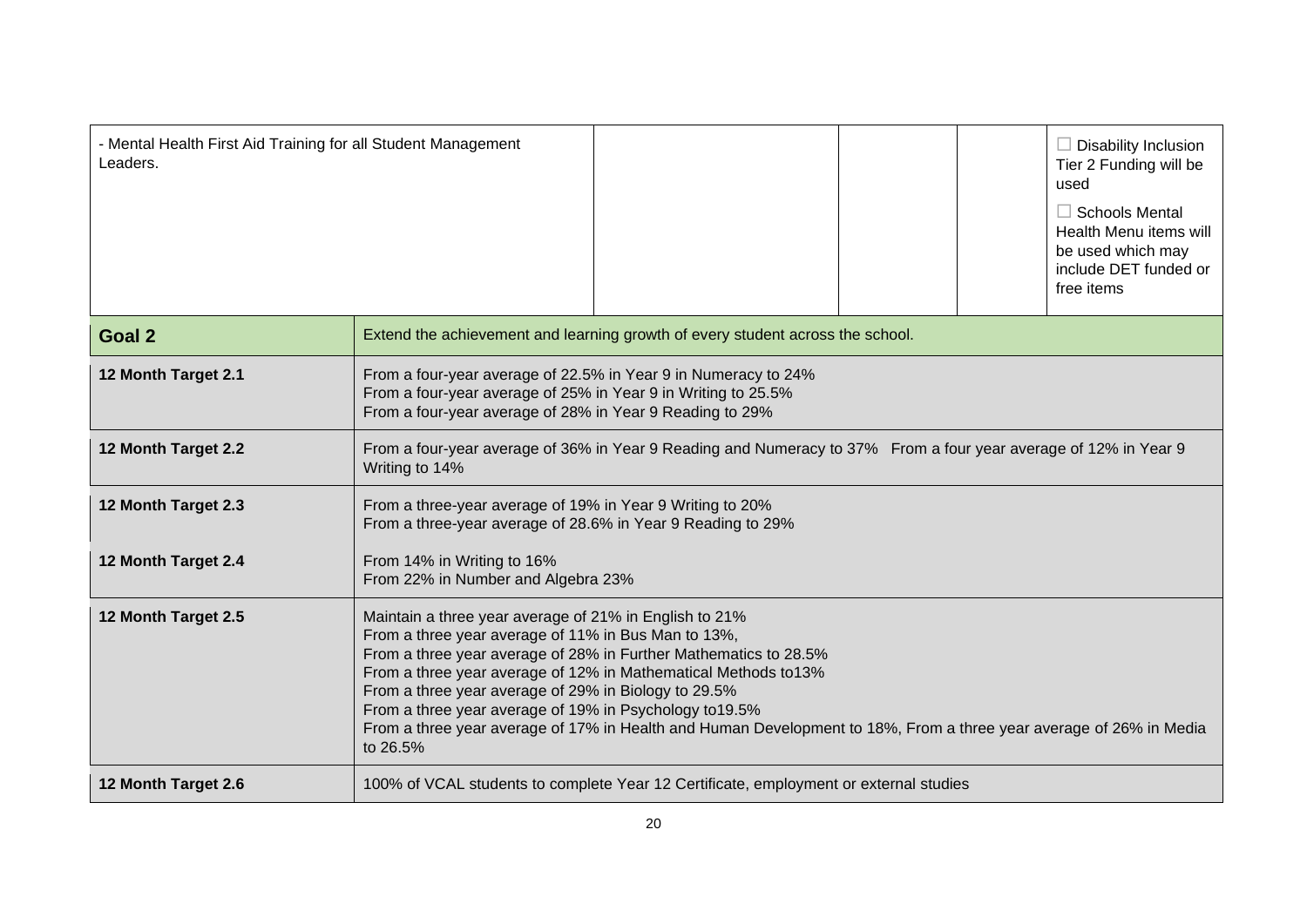| 12 Month Target 2.7                                     | • Guaranteed and viable curriculum from 61% to 62.5%<br>• Academic emphasis from 53% to 54%<br>• Teacher collaboration from 66% to 66.5%<br>• Understand how to analyse data from 44% to 45.5%                                                                                                                                                                                                                                                                                                                                                                                                                                                                                                                                                                                                                                                                                                                                                                                                                                                                                                                                                                                                                                                                                                                                 |
|---------------------------------------------------------|--------------------------------------------------------------------------------------------------------------------------------------------------------------------------------------------------------------------------------------------------------------------------------------------------------------------------------------------------------------------------------------------------------------------------------------------------------------------------------------------------------------------------------------------------------------------------------------------------------------------------------------------------------------------------------------------------------------------------------------------------------------------------------------------------------------------------------------------------------------------------------------------------------------------------------------------------------------------------------------------------------------------------------------------------------------------------------------------------------------------------------------------------------------------------------------------------------------------------------------------------------------------------------------------------------------------------------|
| KIS <sub>1</sub><br>Instructional and shared leadership | Strengthen a whole school approach to the improvement of teaching and learning.                                                                                                                                                                                                                                                                                                                                                                                                                                                                                                                                                                                                                                                                                                                                                                                                                                                                                                                                                                                                                                                                                                                                                                                                                                                |
| <b>Actions</b>                                          | i) Guaranteed and viable 7-10 curriculum and assessment to be reviewed through the Course Accreditation process and<br>agreed timelines.<br>ii) A focus on whole school moderation including cross-campus collaboration<br>iii) Professional learning provided on the value and importance of the SIMPLE Instructional Model.<br>iv) Foster a culture of peer observation and collegiate learning throughout the school via the WHS Peer Observation Model.<br>v) Developmental assessment tools to be regularly used across all curriculum areas 7-12.                                                                                                                                                                                                                                                                                                                                                                                                                                                                                                                                                                                                                                                                                                                                                                        |
| <b>Outcomes</b>                                         | i) All courses comply with DET requirements and WHS checklist. CATs to be aware of accreditation expectations for 2022<br>and teacher planning, collaboration and preparation time utilised to effectively update courses.<br>ii) Viable scope and sequence from 7-10 with a focus on assessment and teacher judgements in place.<br>Consistency in accurately assigning Victorian Curriculum levels.<br>iii) Teachers structure their lessons using the SIMPLE Instructional Model. This is evident in all classrooms.<br>Greater teacher collaboration across learning areas on aspects of SIMPLE with an outline of the stages of SIMPLE.<br>iv) The peer observation model will be included in the meeting structure to ensure collaboration time. Recorded peer<br>observations will be visible to the T&L team via the Peer Observation Request forms. In addition, allocated time during PLT<br>structure for adequate pre and post observation discussions.<br>v) Students use the developmental assessment tools to complete self-reported grades and are able to identify their zone of<br>proximal development and what 'next steps' are required to move to the next level.<br>All CAT areas collaborate to ensure developmental assessment tools are in place to inform and provide challenge to all<br>students. |
| <b>Success Indicators</b>                               | i) All courses due for accreditation clearly identified by curriculum leaders.<br>All courses scheduled for accreditation in 2022 have occurred.<br>ii) Cross campus moderation practices ensure assessment structure and judgements are consistent across both campuses.<br>Learning tasks are sufficiently robust to ensure a distribution of grades.<br>iii) Course outlines include evidence of planning using the SIMPLE Instructional Model.<br>All students have a clear understanding of what the learning intention is for every lesson. As evidenced by the AtSS;                                                                                                                                                                                                                                                                                                                                                                                                                                                                                                                                                                                                                                                                                                                                                    |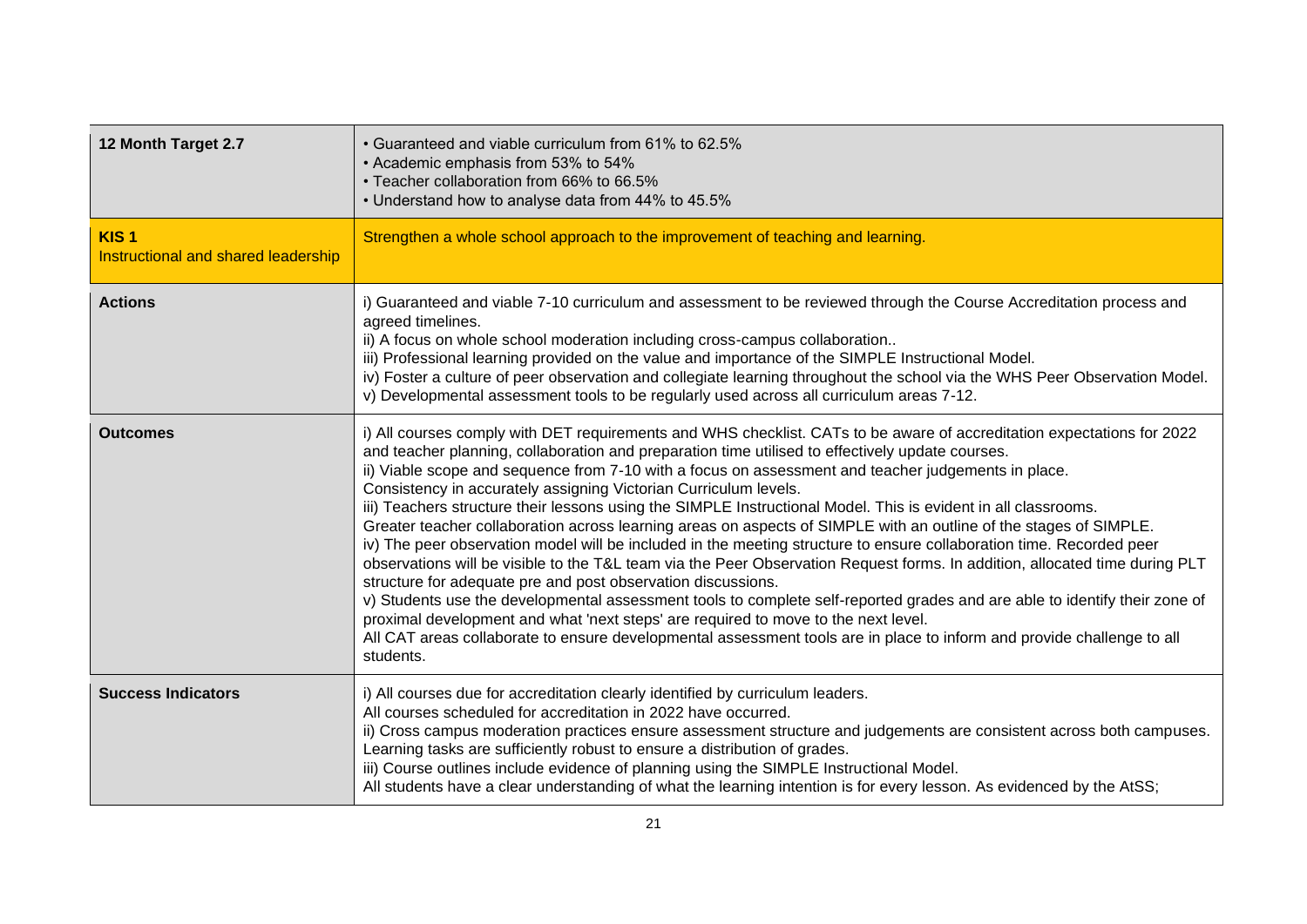|                                                                                                                                                                                                                                              | teacher effectiveness data.<br>Data collected from student and staff internal surveys about their use and understanding of SIMPLE indicates improved<br>impact.<br>iv) 100% of teaching staff participate in peer observation.<br>v) Developmental assessment tools are included in the Course Accreditation process<br>and professional learning provided via the PLT meetings. Data collected from staff internal survey will indicate an increase<br>from 2021 survey data. |                                                                                                                                                                                                                                                                                                        |                                 |                                             |                                                                                                                                                                                                                                      |
|----------------------------------------------------------------------------------------------------------------------------------------------------------------------------------------------------------------------------------------------|--------------------------------------------------------------------------------------------------------------------------------------------------------------------------------------------------------------------------------------------------------------------------------------------------------------------------------------------------------------------------------------------------------------------------------------------------------------------------------|--------------------------------------------------------------------------------------------------------------------------------------------------------------------------------------------------------------------------------------------------------------------------------------------------------|---------------------------------|---------------------------------------------|--------------------------------------------------------------------------------------------------------------------------------------------------------------------------------------------------------------------------------------|
| <b>Activities and Milestones</b>                                                                                                                                                                                                             |                                                                                                                                                                                                                                                                                                                                                                                                                                                                                | <b>People Responsible</b>                                                                                                                                                                                                                                                                              | Is this a PL<br><b>Priority</b> | When                                        | <b>Funding Streams</b>                                                                                                                                                                                                               |
| PL to improve the quality of teaching at WHS and ensure a<br>guaranteed and viable curriculum is in place focused on;<br>- PLT sessions & CAT sessions on peer observation.<br>- Moderation.<br>- HITS,<br>- The agreed Instructional Model. |                                                                                                                                                                                                                                                                                                                                                                                                                                                                                | $\triangleright$ Assistant Principal<br>$\triangleright$ Curriculum Co-ordinator (s)<br>$\triangleright$ Leadership Team<br>$\overline{\mathbf{y}}$ Leading Teacher(s)<br>$\triangleright$ Learning Specialist(s)<br>$\triangleright$ Principal                                                        | $\overline{M}$ PLP<br>Priority  | from:<br>Term 1<br>$\mathsf{to}:$<br>Term 4 | \$15,000.00<br>$\Box$ Equity funding will<br>be used<br>$\Box$ Disability Inclusion<br>Tier 2 Funding will be<br>used<br>$\Box$ Schools Mental<br>Health Menu items will<br>be used which may<br>include DET funded or<br>free items |
| KIS <sub>2</sub><br>Evidence-based high-impact<br>teaching strategies                                                                                                                                                                        |                                                                                                                                                                                                                                                                                                                                                                                                                                                                                | Enhance the whole school approach to the effective teaching of literacy.                                                                                                                                                                                                                               |                                 |                                             |                                                                                                                                                                                                                                      |
| <b>Actions</b>                                                                                                                                                                                                                               |                                                                                                                                                                                                                                                                                                                                                                                                                                                                                | i) Professional Learning in Literacy delivered to all teaching staff to drive writing improvement across the school.<br>ii) 3L (Literacy and Language for Learning) initiative training provided for eight lead staff.<br>iii) Professional Learning on the explicit teaching of vocabulary continues. |                                 |                                             |                                                                                                                                                                                                                                      |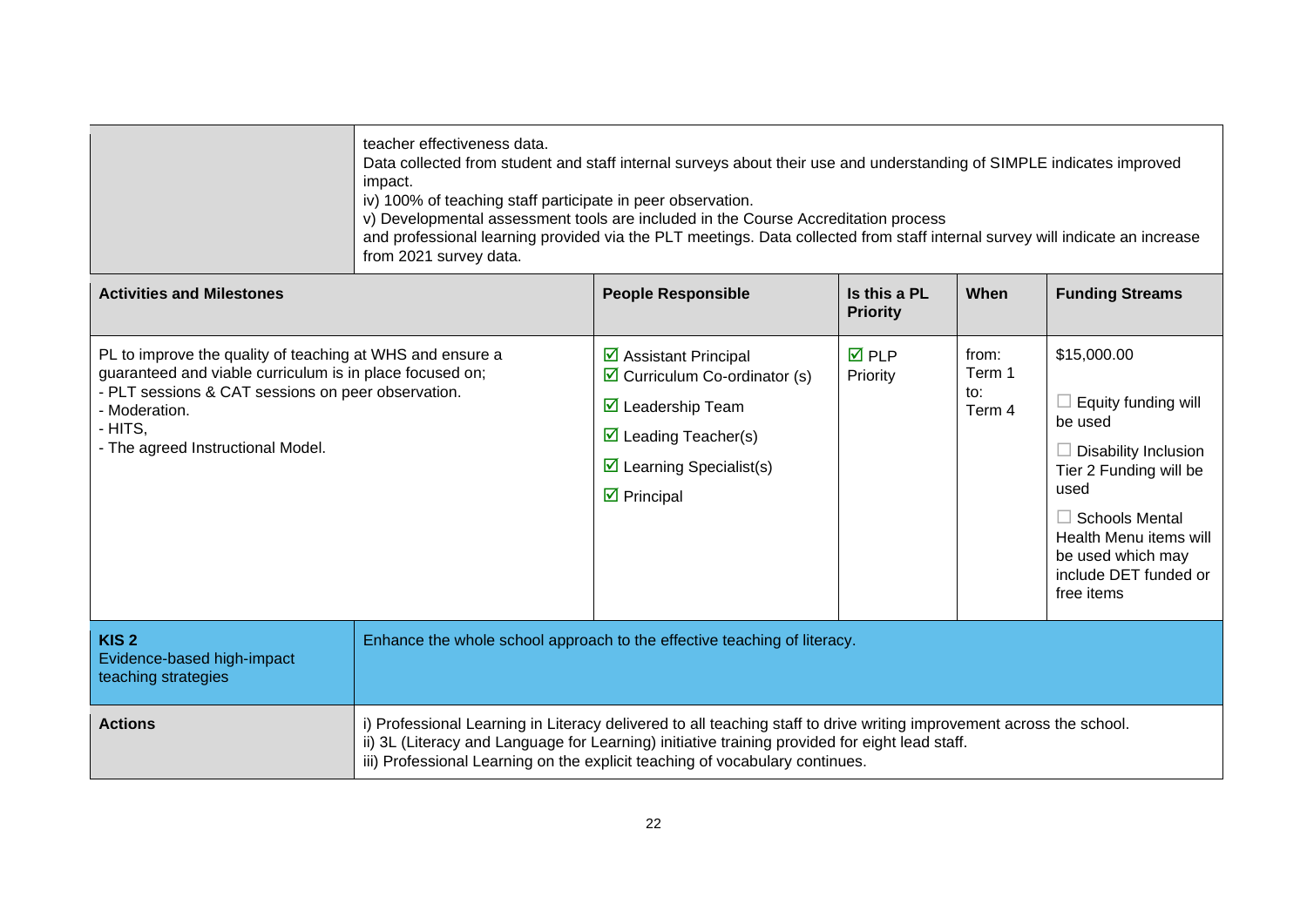| <b>Outcomes</b>                                                                                                                                                                                                                                                                                                                                                                                                   | i) Teachers are able to identify the key text types they use, and teach key structure and language features to support<br>student growth in Literacy within their subject area/s.<br>ii) The eight lead staff to commence training of all teachers.<br>iii) Staff explicitly teaching vocabulary. |                                                                                                                                                                                                                                                                             |                                 |                                  |                                                                                                                                                                                                                                                |
|-------------------------------------------------------------------------------------------------------------------------------------------------------------------------------------------------------------------------------------------------------------------------------------------------------------------------------------------------------------------------------------------------------------------|---------------------------------------------------------------------------------------------------------------------------------------------------------------------------------------------------------------------------------------------------------------------------------------------------|-----------------------------------------------------------------------------------------------------------------------------------------------------------------------------------------------------------------------------------------------------------------------------|---------------------------------|----------------------------------|------------------------------------------------------------------------------------------------------------------------------------------------------------------------------------------------------------------------------------------------|
| <b>Success Indicators</b>                                                                                                                                                                                                                                                                                                                                                                                         |                                                                                                                                                                                                                                                                                                   | i) - Literacy curriculum day delivered<br>- Literacy focus in PLT meetings<br>ii) Model texts developed across all learning areas aligned to the 3L initiative.<br>iii) As evidenced within curriculum documentation, classroom environment and end of semester assessment. |                                 |                                  |                                                                                                                                                                                                                                                |
| <b>Activities and Milestones</b>                                                                                                                                                                                                                                                                                                                                                                                  |                                                                                                                                                                                                                                                                                                   | <b>People Responsible</b>                                                                                                                                                                                                                                                   | Is this a PL<br><b>Priority</b> | When                             | <b>Funding Streams</b>                                                                                                                                                                                                                         |
| Develop and implement a whole school literacy plan with a particular<br>emphasis on writing and vocabulary. Specific activities to enhance<br>literacy outcomes include;<br>- PL at curriculum day in Vocabulary and Text Types.<br>- 3L whole school training.<br>- PLT meeting time focused on literacy.<br>- The meeting schedule reflects time allocated for literacy in CAT,<br>Campus and College meetings. |                                                                                                                                                                                                                                                                                                   | $\triangleright$ Curriculum Co-ordinator (s)<br>$\triangledown$ Leading Teacher(s)<br>$\triangleright$ Learning Specialist(s)                                                                                                                                               | $\overline{M}$ PLP<br>Priority  | from:<br>Term 1<br>to:<br>Term 4 | \$50,000.00<br>$\triangleright$ Equity funding will<br>be used<br>$\Box$ Disability Inclusion<br>Tier 2 Funding will be<br>used<br>$\Box$ Schools Mental<br>Health Menu items will<br>be used which may<br>include DET funded or<br>free items |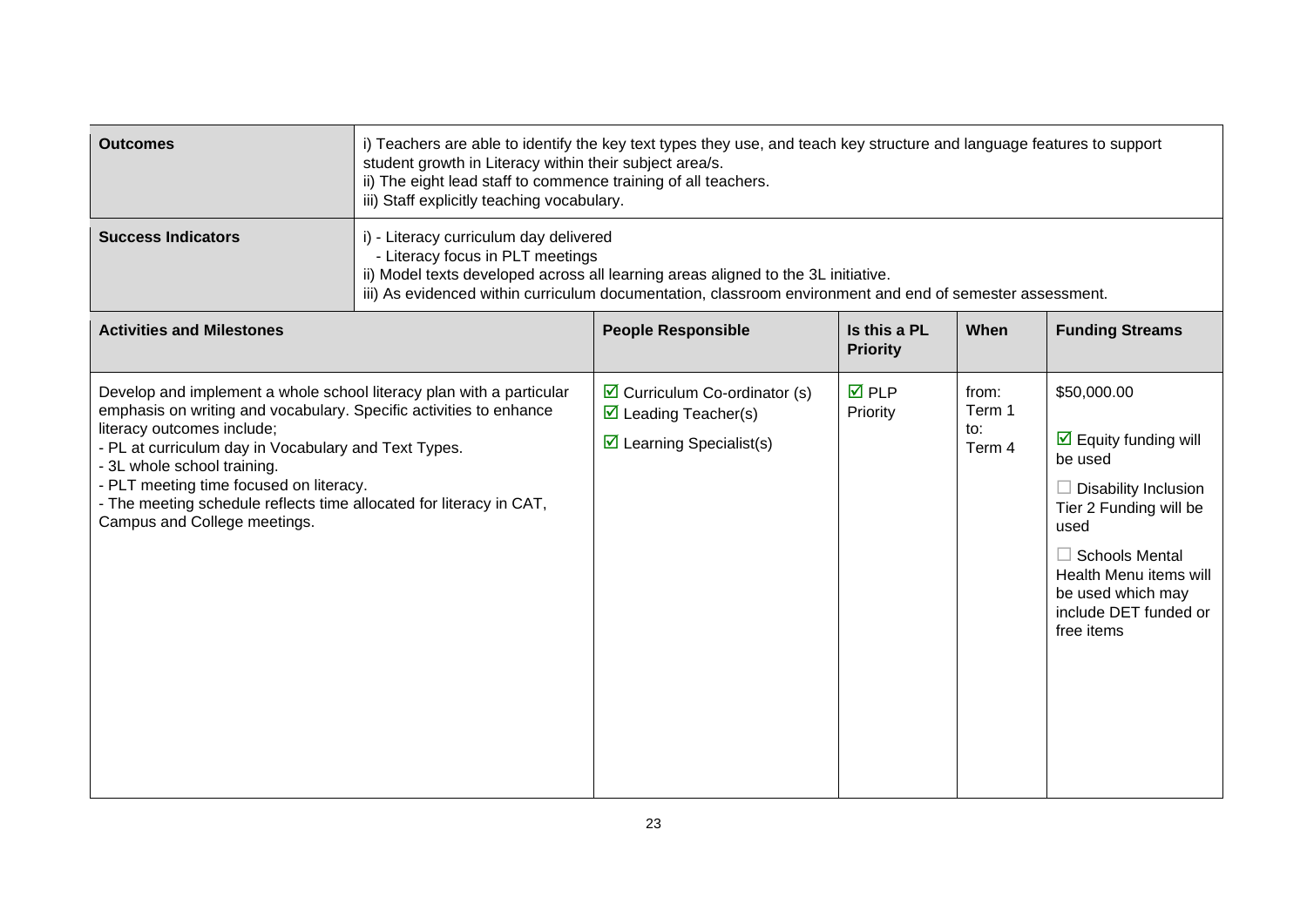| KIS <sub>3</sub><br>Evidence-based high-impact<br>teaching strategies                                                                                                                                                |                                                                                                                                                                                                                                                                                  | Enhance the whole school approach to the effective teaching of mathematics                                                                                                                                                                                                                                                                                                                                                                                                                |                                 |                                  |                                                                                                                                        |
|----------------------------------------------------------------------------------------------------------------------------------------------------------------------------------------------------------------------|----------------------------------------------------------------------------------------------------------------------------------------------------------------------------------------------------------------------------------------------------------------------------------|-------------------------------------------------------------------------------------------------------------------------------------------------------------------------------------------------------------------------------------------------------------------------------------------------------------------------------------------------------------------------------------------------------------------------------------------------------------------------------------------|---------------------------------|----------------------------------|----------------------------------------------------------------------------------------------------------------------------------------|
| <b>Actions</b>                                                                                                                                                                                                       |                                                                                                                                                                                                                                                                                  | i) Develop a framework to enable teachers from 7-12 to use available data to inform their practice.<br>ii) Create a program of professional learning, coaching and peer observations for all Mathematics teachers, to build<br>capability in the use of the HITS and extend students' learning growth.<br>iii) 7-10 Mathematics courses assigned a timeframe to complete the course accreditation process. At least three semesters<br>of Mathematics courses will be accredited in 2022. |                                 |                                  |                                                                                                                                        |
| <b>Outcomes</b>                                                                                                                                                                                                      | the Victorian Curriculum.                                                                                                                                                                                                                                                        | i) Teachers in 7-12 differentiate the curriculum to meet students at their point of need.<br>Teacher engage with the WHS data dashboard regularly.<br>ii) Teachers understand how to use the HITS effectively.<br>Mathematics teachers engage in peer observation.<br>iii) Guaranteed and viable curriculum in Mathematics. Through course accreditation teachers have a deep understanding of                                                                                            |                                 |                                  |                                                                                                                                        |
| <b>Success Indicators</b>                                                                                                                                                                                            | i) Improved student outcomes in mathematics.<br>Mathematics assessments have entry level questions for all students.<br>ii) Evidence of teachers using the HITS during Mathematics Peer Observations.<br>Students show growth in mathematics.<br>iii) Course Accredited in 2022. |                                                                                                                                                                                                                                                                                                                                                                                                                                                                                           |                                 |                                  |                                                                                                                                        |
| <b>Activities and Milestones</b>                                                                                                                                                                                     |                                                                                                                                                                                                                                                                                  | <b>People Responsible</b>                                                                                                                                                                                                                                                                                                                                                                                                                                                                 | Is this a PL<br><b>Priority</b> | When                             | <b>Funding Streams</b>                                                                                                                 |
| Capacity building of all mathematics staff with PL focused on;<br>- Team teaching.<br>- Effective use of the numeracy period.<br>- Peer observation<br>- Whole school and teaching team's moderation of assessments. |                                                                                                                                                                                                                                                                                  | $\triangleright$ Curriculum Co-ordinator (s)<br>$\triangleright$ Leading Teacher(s)                                                                                                                                                                                                                                                                                                                                                                                                       | $\overline{M}$ PLP<br>Priority  | from:<br>Term 1<br>to:<br>Term 4 | \$10,000.00<br>$\overline{\mathbf{M}}$ Equity funding will<br>be used<br>$\Box$ Disability Inclusion<br>Tier 2 Funding will be<br>used |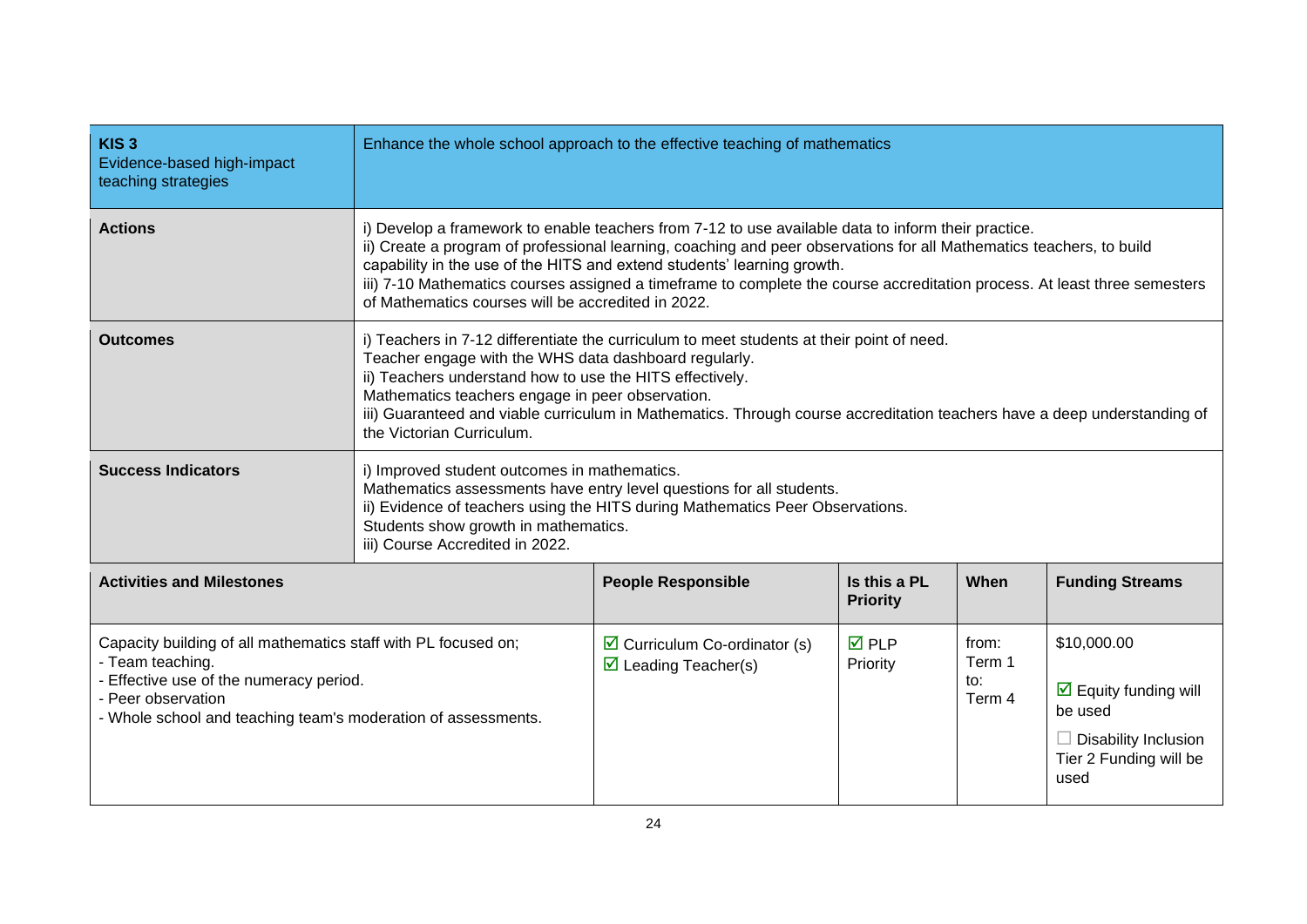|                                                                             |                                                                                                                                                                                                                                        |                                                                                                                                                                                                                                                                                                        |  |  | <b>Schools Mental</b><br>Health Menu items will<br>be used which may<br>include DET funded or<br>free items |
|-----------------------------------------------------------------------------|----------------------------------------------------------------------------------------------------------------------------------------------------------------------------------------------------------------------------------------|--------------------------------------------------------------------------------------------------------------------------------------------------------------------------------------------------------------------------------------------------------------------------------------------------------|--|--|-------------------------------------------------------------------------------------------------------------|
| Goal 3                                                                      | Enhance student engagement in their learning.                                                                                                                                                                                          |                                                                                                                                                                                                                                                                                                        |  |  |                                                                                                             |
| 12 Month Target 3.1                                                         | Student voice and agency to from 39% to 41%<br>Stimulated learning from 51% to 52%<br>Self-regulation and goal setting from 57% to 59%<br>Differentiated learning challenge from 54% to 55%<br>Motivation and interest from 54% to 56% |                                                                                                                                                                                                                                                                                                        |  |  |                                                                                                             |
| 12 Month Target 3.2                                                         | Students with 20+ absences from 26% to 25% (aside from mandated isolation reasons)                                                                                                                                                     |                                                                                                                                                                                                                                                                                                        |  |  |                                                                                                             |
| 12 Month Target 3.3                                                         | Believe evaluating impact improves practice from 59% to 60%<br>Use student feedback to improve practice from 56% to 57%<br>Promote student ownership of learning goals from 64% to 65%.                                                |                                                                                                                                                                                                                                                                                                        |  |  |                                                                                                             |
| KIS <sub>1</sub><br><b>Empowering students and building</b><br>school pride |                                                                                                                                                                                                                                        | Strengthen student voice and capabilities to be agents of their own learning.                                                                                                                                                                                                                          |  |  |                                                                                                             |
| <b>Actions</b>                                                              | i) Students use developmental assessment tools for self-regulation.<br>ii) Teachers promote growth mindset with students.                                                                                                              | iii) Explore the purpose and develop an agreed understanding of the value of student developed goals.                                                                                                                                                                                                  |  |  |                                                                                                             |
| <b>Outcomes</b>                                                             | ii) - Growth mindset lessons for each year level.                                                                                                                                                                                      | i) Students use developmental assessments such as rubrics and growth ladders to determine their next level of learning.<br>- Professional Learning on using language that promotes growth mindset.<br>iii) Develop a model for the process of student developed goal setting to be implemented at WHS. |  |  |                                                                                                             |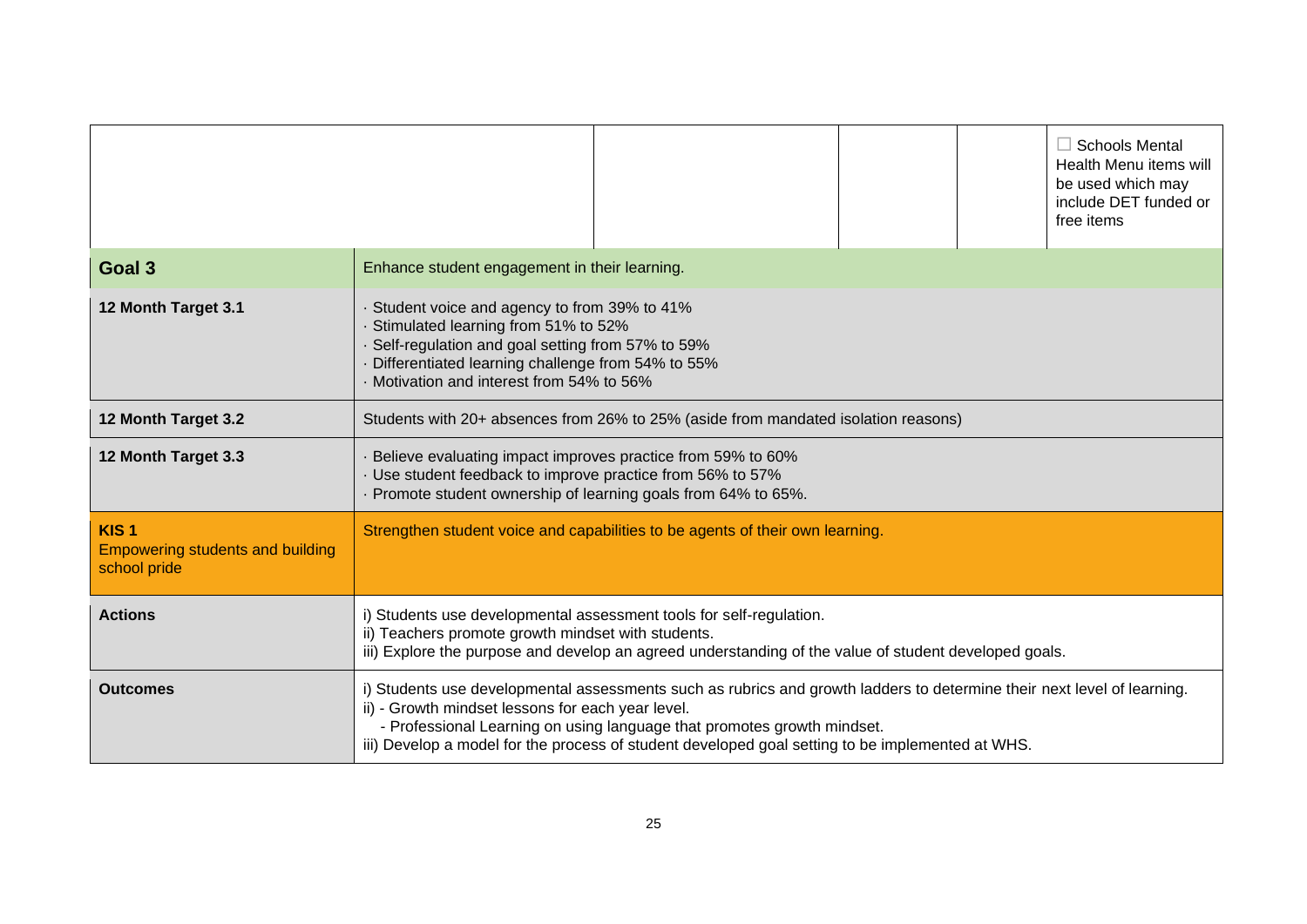| <b>Success Indicators</b> | Student surveys from before and after interventions and use of developmental rubrics to measure their<br>understanding<br>ii) Language used in classrooms promotes a growth mindset in students as evidenced by AtSS data: Effective<br>teaching practice for cognitive engagement, motivation & interest.<br>iii) The agreed model is ready to be implemented in 2023. |
|---------------------------|-------------------------------------------------------------------------------------------------------------------------------------------------------------------------------------------------------------------------------------------------------------------------------------------------------------------------------------------------------------------------|
|                           |                                                                                                                                                                                                                                                                                                                                                                         |

| <b>Activities and Milestones</b>                                                                                                                                                                                                                                                                                                                                                                                                                               | <b>People Responsible</b>                                                    | Is this a PL<br><b>Priority</b> | When                             | <b>Funding Streams</b>                                                                                                                                                                                                          |
|----------------------------------------------------------------------------------------------------------------------------------------------------------------------------------------------------------------------------------------------------------------------------------------------------------------------------------------------------------------------------------------------------------------------------------------------------------------|------------------------------------------------------------------------------|---------------------------------|----------------------------------|---------------------------------------------------------------------------------------------------------------------------------------------------------------------------------------------------------------------------------|
| Whole school and campus-based CAT and PL sessions are evident<br>focused on;<br>- Creating and implementing developmental assessments for students<br>that allow ZPD starting points and extension for all students.<br>- Increasing student agency and ensuring students can understand<br>their role in self-regulation through the use of consistent language by<br>teachers.<br>- Fostering a growth mindset in WHS students.<br>- Student learning goals. | $\overline{\mathsf{d}}$ All Staff<br>$\triangleright$ Learning Specialist(s) | $\Box$ PLP<br>Priority          | from:<br>Term 1<br>to:<br>Term 4 | \$0.00<br>$\Box$ Equity funding will<br>be used<br>$\Box$ Disability Inclusion<br>Tier 2 Funding will be<br>used<br>$\Box$ Schools Mental<br>Health Menu items will<br>be used which may<br>include DET funded or<br>free items |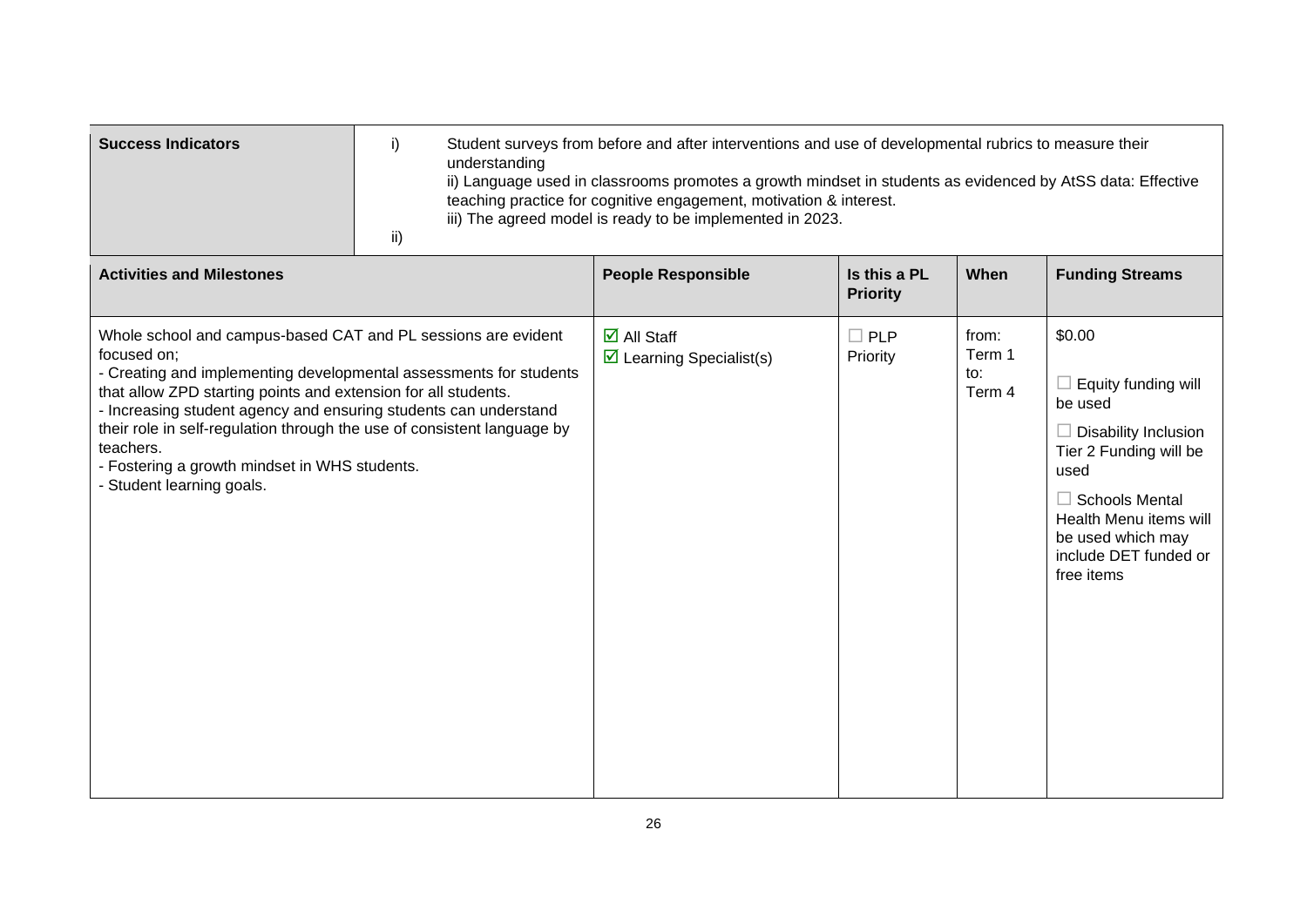| KIS <sub>2</sub><br><b>Empowering students and building</b><br>school pride                                                                                                                                                                                                                                                                                                                                                                                                                                                                                                                | Enhance a culture of pride and achievement in learning.                                                                                                                                                                                                                                                 |                                                                                                                                                               |                                 |                                  |                                                                                                                                                                                                                                     |  |
|--------------------------------------------------------------------------------------------------------------------------------------------------------------------------------------------------------------------------------------------------------------------------------------------------------------------------------------------------------------------------------------------------------------------------------------------------------------------------------------------------------------------------------------------------------------------------------------------|---------------------------------------------------------------------------------------------------------------------------------------------------------------------------------------------------------------------------------------------------------------------------------------------------------|---------------------------------------------------------------------------------------------------------------------------------------------------------------|---------------------------------|----------------------------------|-------------------------------------------------------------------------------------------------------------------------------------------------------------------------------------------------------------------------------------|--|
| <b>Actions</b>                                                                                                                                                                                                                                                                                                                                                                                                                                                                                                                                                                             | achievement.                                                                                                                                                                                                                                                                                            | i) Student achievement acknowledged and celebrated. Student voice obtained to inform how we celebrate student<br>ii) Alumni Mentors Program (Pasco) in place. |                                 |                                  |                                                                                                                                                                                                                                     |  |
| <b>Outcomes</b>                                                                                                                                                                                                                                                                                                                                                                                                                                                                                                                                                                            | i) Students recognise the success of others. Teachers acknowledging student success.<br>ii) Teachers recommending Alumni Mentors Program to students and their parents. More students staying back in the<br>library after school to collaborate with other students and to seek help from the Mentors. |                                                                                                                                                               |                                 |                                  |                                                                                                                                                                                                                                     |  |
| <b>Success Indicators</b>                                                                                                                                                                                                                                                                                                                                                                                                                                                                                                                                                                  | i) Increased positive posts in relation to student achievement, awards issued at assemblies and graduation.<br>ii) Survey students and parents about the Alumni Mentors program. Weekly attendance figures for extended library hours<br>are noted. Feedback from Alumni Mentors is gathered.           |                                                                                                                                                               |                                 |                                  |                                                                                                                                                                                                                                     |  |
| <b>Activities and Milestones</b>                                                                                                                                                                                                                                                                                                                                                                                                                                                                                                                                                           |                                                                                                                                                                                                                                                                                                         | <b>People Responsible</b>                                                                                                                                     | Is this a PL<br><b>Priority</b> | When                             | <b>Funding Streams</b>                                                                                                                                                                                                              |  |
| Build the capacity of all teachers to adopt a culture of high<br>expectations in every classroom, where teachers work collaboratively<br>with students to ensure the pursuit of academic growth for students is<br>a priority and academic excellence is acknowledged and celebrated.<br>Specifically focused on;<br>- Student focus groups to guide school strategies to recognise student<br>excellence.<br>- Celebration assemblies - year level and whole school.<br>- Student achievement awards.<br>- Student voice obtained to inform how best to celebrate student<br>achievement. |                                                                                                                                                                                                                                                                                                         | ☑ Assistant Principal<br>$\triangledown$ Leading Teacher(s)                                                                                                   | $\square$ PLP<br>Priority       | from:<br>Term 1<br>to:<br>Term 4 | \$2,000.00<br>$\Box$ Equity funding will<br>be used<br>$\Box$ Disability Inclusion<br>Tier 2 Funding will be<br>used<br>$\Box$ Schools Mental<br>Health Menu items will<br>be used which may<br>include DET funded or<br>free items |  |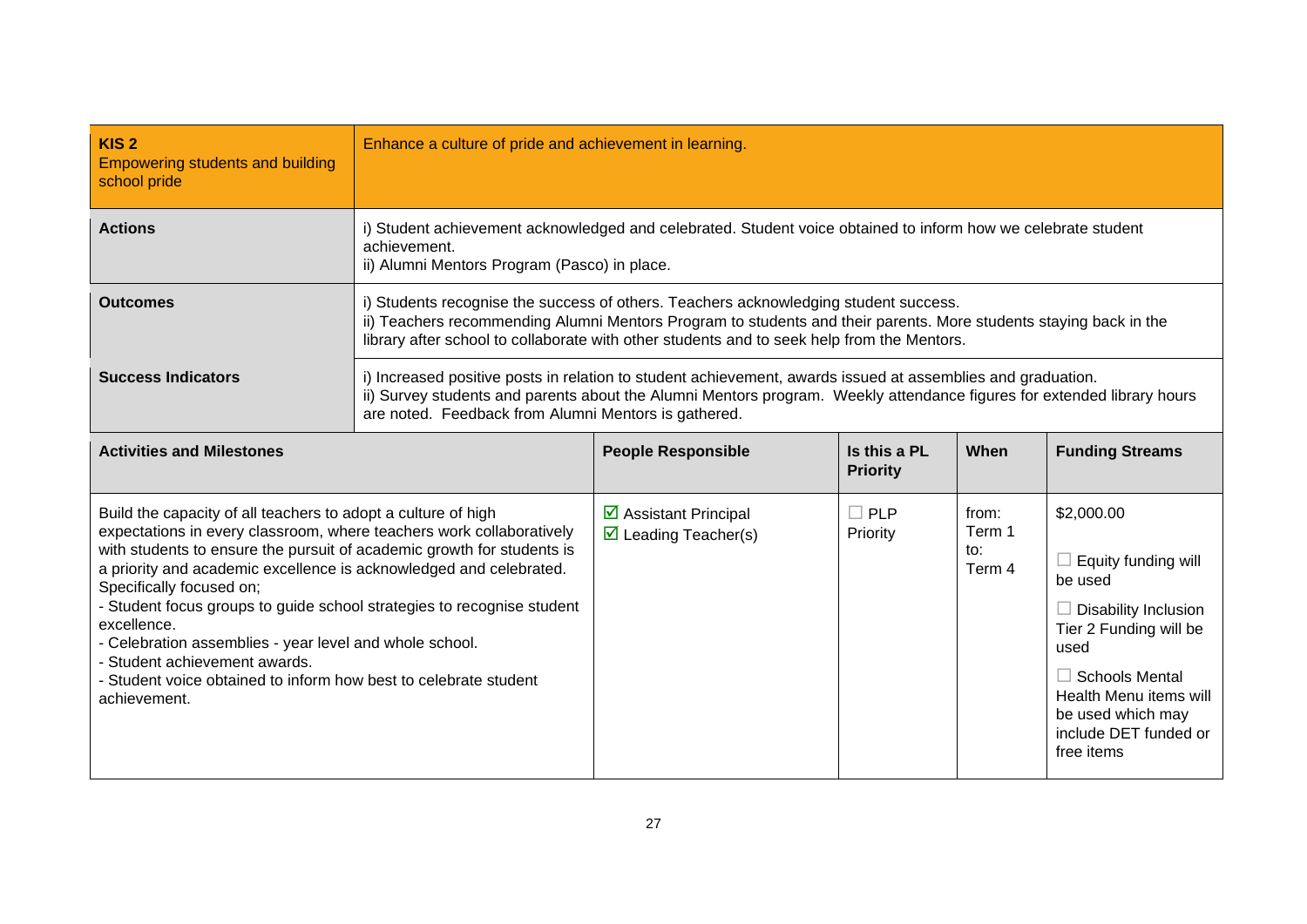| Goal 4                                          | Strengthen the social and emotional wellbeing of all students.                                                                                                                                                                                                                                                                                                                                                                                           |
|-------------------------------------------------|----------------------------------------------------------------------------------------------------------------------------------------------------------------------------------------------------------------------------------------------------------------------------------------------------------------------------------------------------------------------------------------------------------------------------------------------------------|
| 12 Month Target 4.1                             | . Advocate of school from 65% to 66%<br>Respect for diversity from 43% to 45%<br>· Perceptions of LGBTIQ+ from 28% to 30%<br>Managing bullying from 47% to 49%<br>· Teacher concern from 35% to 37%                                                                                                                                                                                                                                                      |
| 12 Month Target 4.2                             | Stimulated learning from a three-year average of 76% to 77%<br>Student motivation from a three-year average of 65% to 66%<br>Parent community engagement - parent participation and involvement from a three-year average of 66% to 67%<br>Promoting positive behaviour from a three-year average of 82% to 83% · Student voice and agency from a three-year<br>average of 75% to 76%<br>- Teacher communication from a three-year average of 65% to 66% |
| 12 Month Target 4.3                             | • Support growth and learning of whole students from 51% to 53%<br>• Believe student engagement is the key from 82% to 83%                                                                                                                                                                                                                                                                                                                               |
| KIS <sub>1</sub><br><b>Health and wellbeing</b> | Refine and embed effective structures and processes to support student wellbeing.                                                                                                                                                                                                                                                                                                                                                                        |
| <b>Actions</b>                                  | i) Whole school curriculum day in Term 3 focused on student wellbeing.<br>ii) Highlight the importance of student attendance.                                                                                                                                                                                                                                                                                                                            |
| <b>Outcomes</b>                                 | i) Staff are aware of processes and procedures at school and consistently follow them<br>ii) Implementation of student attendance improvement plans.<br>The school community are aware of the impact of student absence on achievement.                                                                                                                                                                                                                  |
| <b>Success Indicators</b>                       | i) Increased responses on AtSS data for: .<br>Advocate of school<br>Respect for diversity<br>Perceptions of LGBTIQ+<br>Managing bullying<br>Teacher concern<br>ii) Decrease in student absence.                                                                                                                                                                                                                                                          |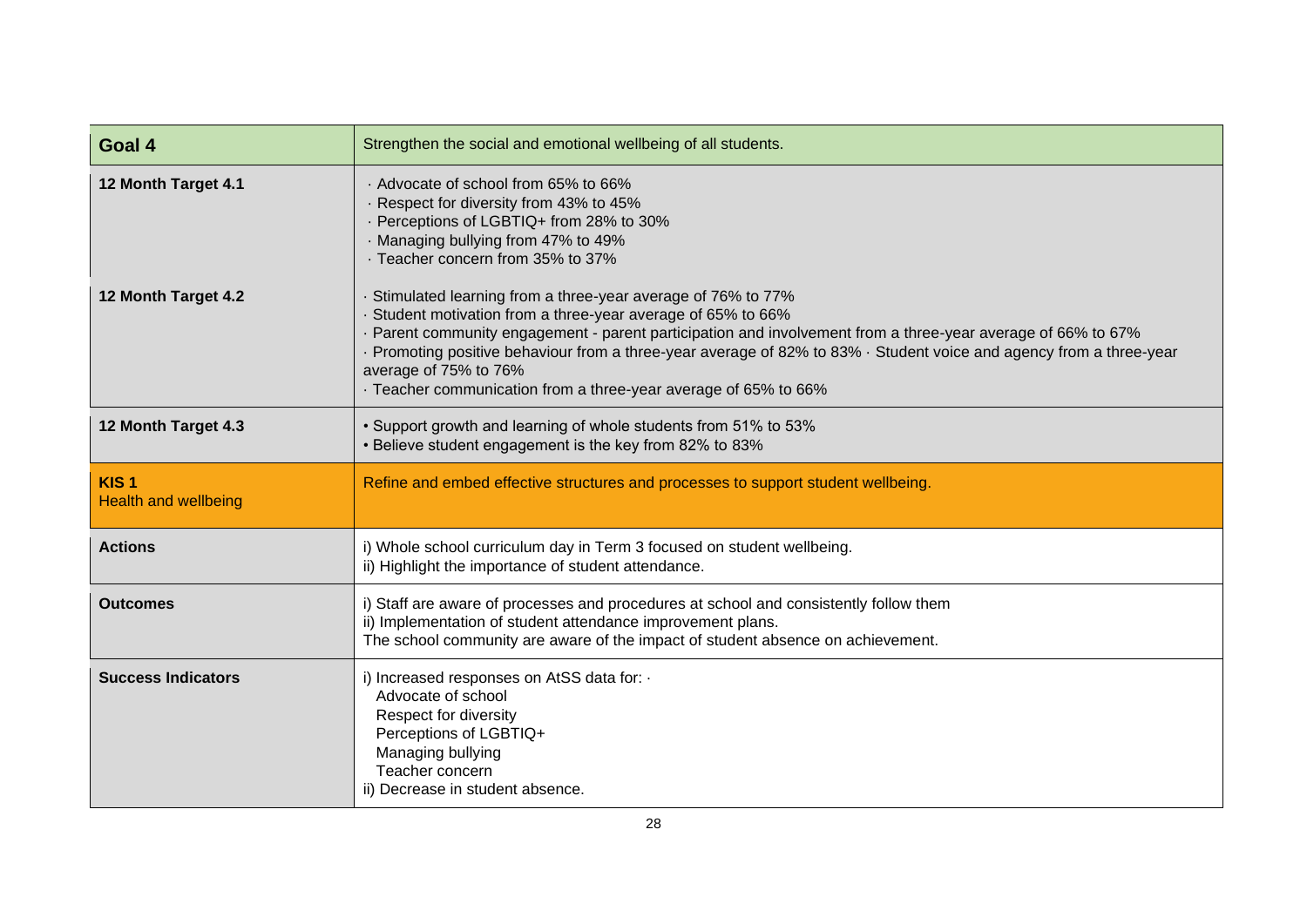| <b>Activities and Milestones</b>                                                                                                                                                                                                                                                                                                                                                                |                                                                                                                                                                                                                                                                                                                                                                                                                                                                          | <b>People Responsible</b>                                                                                     | Is this a PL<br><b>Priority</b> | When                             | <b>Funding Streams</b>                                                                                                                                                                                                       |
|-------------------------------------------------------------------------------------------------------------------------------------------------------------------------------------------------------------------------------------------------------------------------------------------------------------------------------------------------------------------------------------------------|--------------------------------------------------------------------------------------------------------------------------------------------------------------------------------------------------------------------------------------------------------------------------------------------------------------------------------------------------------------------------------------------------------------------------------------------------------------------------|---------------------------------------------------------------------------------------------------------------|---------------------------------|----------------------------------|------------------------------------------------------------------------------------------------------------------------------------------------------------------------------------------------------------------------------|
| A range of initiatives will be explored to develop and implement an<br>effective wellbeing program focused on;<br>- PL for staff at a wellbeing curriculum day.<br>- Redefining the homegroup curriculum to meet the needs of students.<br>- An incursion map scaffolded from Year 7-12 with student endorsed<br>workshops<br>- A visible Inclusivity Statement including student consultation. |                                                                                                                                                                                                                                                                                                                                                                                                                                                                          | $\triangleright$ Assistant Principal<br>$\triangleright$ Learning Specialist(s)<br>$\boxtimes$ Wellbeing Team | <b>☑</b> PLP<br>Priority        | from:<br>Term 1<br>to:<br>Term 3 | \$5,000.00<br>Equity funding will<br>be used<br>$\Box$ Disability Inclusion<br>Tier 2 Funding will be<br>used<br>$\Box$ Schools Mental<br>Health Menu items will<br>be used which may<br>include DET funded or<br>free items |
| KIS <sub>2</sub><br><b>Building practice excellence</b>                                                                                                                                                                                                                                                                                                                                         | Develop and implement a strategy to embed the wellbeing capabilities across the school.                                                                                                                                                                                                                                                                                                                                                                                  |                                                                                                               |                                 |                                  |                                                                                                                                                                                                                              |
| <b>Actions</b>                                                                                                                                                                                                                                                                                                                                                                                  | i) Professional Learning of<br>SWPBS - Classroom Systems provided.<br>ii) Develop, update and implement a whole school Homegroup Curriculum program targeted to improving student wellbeing.<br>iii) Review and Implement school incursion map.                                                                                                                                                                                                                          |                                                                                                               |                                 |                                  |                                                                                                                                                                                                                              |
| <b>Outcomes</b>                                                                                                                                                                                                                                                                                                                                                                                 | i) Explicit professional development of SWBPS in teacher staff meetings.<br>Consistent implementation of classroom systems by teachers in their classrooms.<br>ii) 4Rs lesson imbedded across whole school HG curriculum. Incursions with Wellbeing focus specific to each cohort taking<br>place across the whole school. Students feedback received via surveys to help improve HG curriculum content and<br>experience.<br>iii) WHS incursions map completed for 2023 |                                                                                                               |                                 |                                  |                                                                                                                                                                                                                              |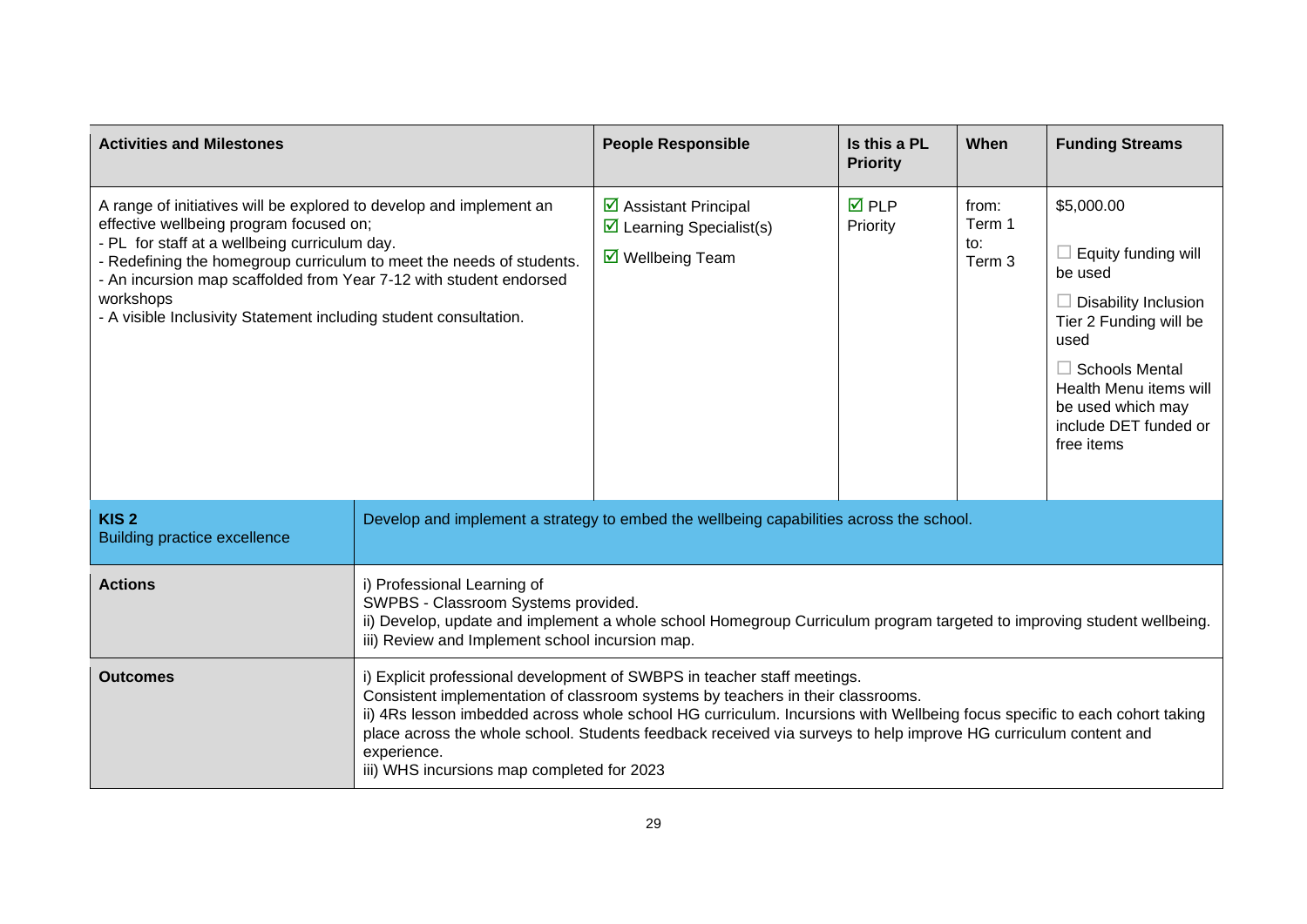| <b>Success Indicators</b>                                                                                                                                                                                                    | i) PL in staff meetings.<br>Attitudes to school survey:<br>- teacher concern<br>School staff survey:<br>- Student engagement is key<br>ii) Homegroup teacher survey.<br>Student pulse survey.<br>iii) Feedback from student leaders and students after incursions |                                                                                                                                                                        |                                 |                                  |                                                                                                                                                                                                                                     |
|------------------------------------------------------------------------------------------------------------------------------------------------------------------------------------------------------------------------------|-------------------------------------------------------------------------------------------------------------------------------------------------------------------------------------------------------------------------------------------------------------------|------------------------------------------------------------------------------------------------------------------------------------------------------------------------|---------------------------------|----------------------------------|-------------------------------------------------------------------------------------------------------------------------------------------------------------------------------------------------------------------------------------|
| <b>Activities and Milestones</b>                                                                                                                                                                                             |                                                                                                                                                                                                                                                                   | <b>People Responsible</b>                                                                                                                                              | Is this a PL<br><b>Priority</b> | When                             | <b>Funding Streams</b>                                                                                                                                                                                                              |
| Student Engagement and Wellbeing processes are in place to support<br>all students, with a specific focus on;<br>- SWPBS.<br>$-4Rs,$<br>- Tier 3 support processes and supports.<br>- Dynamic homegroup curriculum in place. |                                                                                                                                                                                                                                                                   | ☑ Assistant Principal<br>$\triangleright$ Learning Specialist(s)<br>$\triangledown$ Wellbeing Team                                                                     | $\square$ PLP<br>Priority       | from:<br>Term 1<br>to:<br>Term 4 | \$5,000.00<br>$\Box$ Equity funding will<br>be used<br>$\Box$ Disability Inclusion<br>Tier 2 Funding will be<br>used<br>$\Box$ Schools Mental<br>Health Menu items will<br>be used which may<br>include DET funded or<br>free items |
| KIS <sub>3</sub><br><b>Health and wellbeing</b>                                                                                                                                                                              | Strengthen and embed the Respectful Relationships initiative.                                                                                                                                                                                                     |                                                                                                                                                                        |                                 |                                  |                                                                                                                                                                                                                                     |
| <b>Actions</b>                                                                                                                                                                                                               | i) Continue implementation of Resilience,                                                                                                                                                                                                                         | Rights and Respectful Relationship (4Rs) including fulfilling the role of a 4Rs lead school.<br>ii) Statement of inclusivity written and shared with school community. |                                 |                                  |                                                                                                                                                                                                                                     |